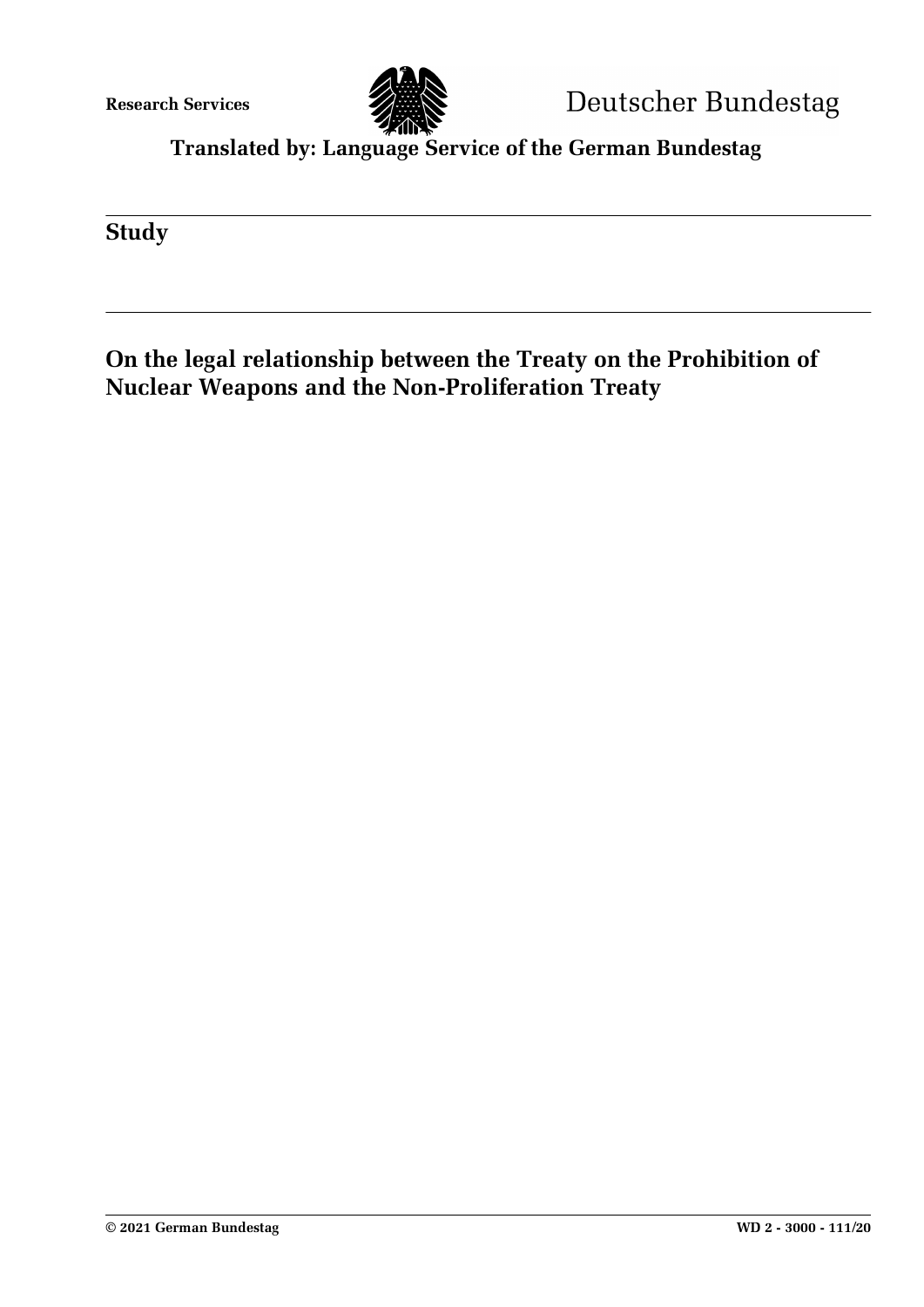#### **On the legal relationship between the Treaty on the Prohibition of Nuclear Weapons and the Non-Proliferation Treaty**

File item: WD 2 - 3000 - 111/20

Work completed on: 19 January 2021 (also last time Internet sources were accessed) Research Section: WD 2: Foreign Affairs, International Law, Economic Cooperation and Development, Defence, Human Rights and Humanitarian Aid

The Research Services of the German Bundestag support the Members of the German Bundestag in their work as parliamentarians. The documents they produce do not reflect the views of the German Bundestag, any of its bodies or the Bundestag Administration and are the professional responsibility of the authors and heads of section. The documents produced by the Research Services only reflect the current status at the time of writing and constitute an individual assignment commissioned by a Member of the Bundestag. The documents produced may contain protected information subject to the Bundestag Rules on Document Security or other information not suitable for publication. The relevant research section must be informed of any intended disclosure or publication and this is only permitted if the source is stated. The research section will discuss and advise on what has to be taken into account in this context.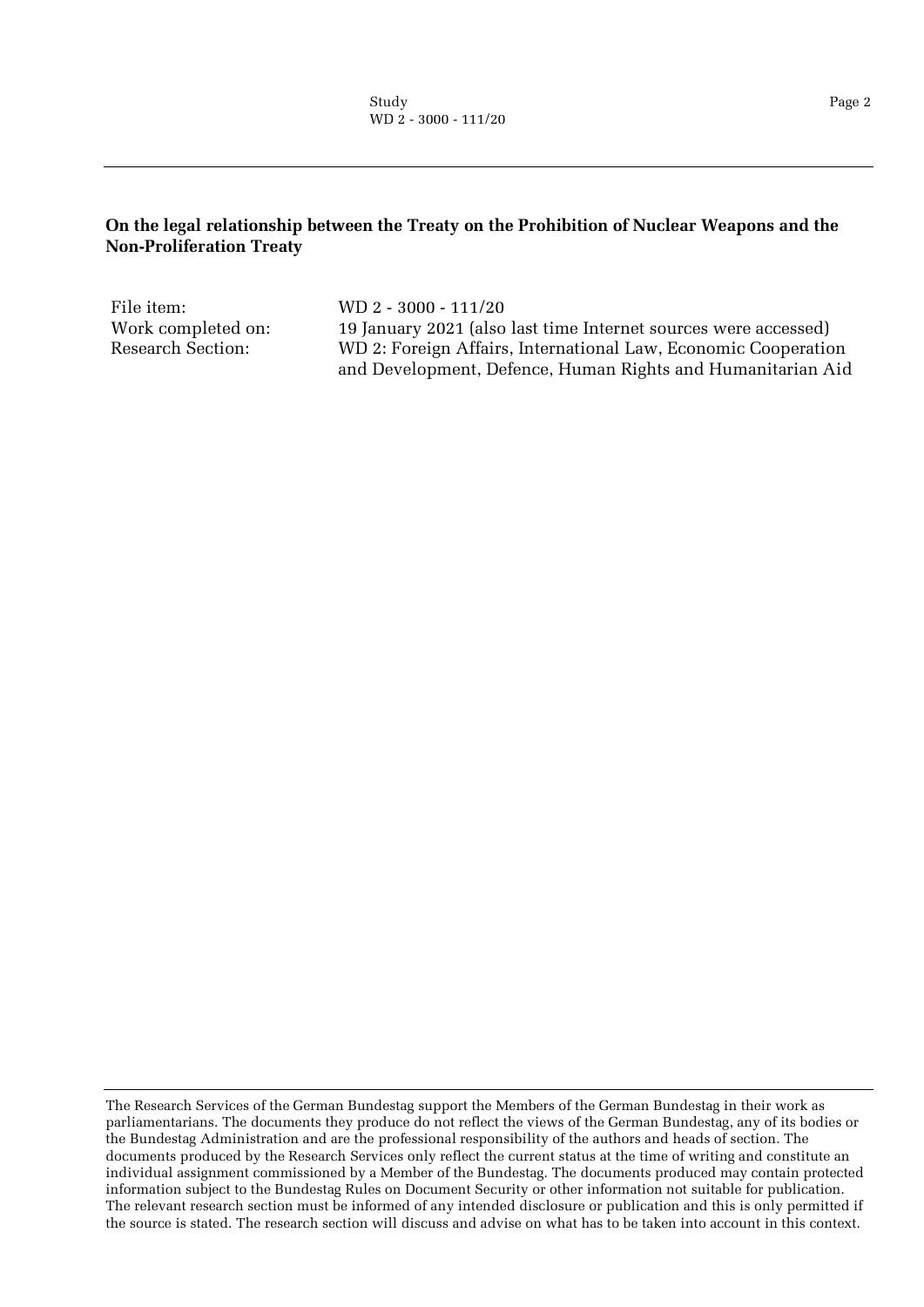#### **Table of contents**

| 1.     | On the narrative of the "incompatibility" of the Treaty on<br>the Prohibition of Nuclear Weapons and the Non- |                 |
|--------|---------------------------------------------------------------------------------------------------------------|-----------------|
|        | <b>Proliferation Treaty</b>                                                                                   | 4               |
| 2.     | The verification regimes of the TPNW and the NPT as                                                           |                 |
|        | parts of a common nuclear disarmament architecture                                                            | $\overline{7}$  |
| 2.1.   | Initial methodological considerations                                                                         | $\overline{7}$  |
| 2.2.   | The treaty regimes in practice                                                                                | $\bf{8}$        |
| 2.3.   | Taxonomy of the TPNW verification regime                                                                      | $9\phantom{.0}$ |
| 2.4.   | Verification provisions for non-nuclear weapon states                                                         | $\overline{9}$  |
| 2.4.1. | Safeguards agreements with the IAEA                                                                           | 9               |
| 2.4.2. | <b>IAEA Additional Protocol</b>                                                                               | 10              |
| 2.4.3. | Other verification formats                                                                                    | 11              |
| 2.5.   | Criticism of the TPNW verification regime                                                                     | 11              |
| 2.6.   | Relativising the criticism                                                                                    | 13              |
| 2.6.1. | Synchronous legal obligations under the TPNW and the NPT                                                      | 14              |
| 2.6.2. | The TPNW as a guarantee of continuity for IAEA verification                                                   |                 |
|        | standards                                                                                                     | 14              |
| 2.6.3. | The TPNW's development potential                                                                              | 15              |
| 2.6.4. | State practice and ratification status                                                                        | 15              |
| 2.7.   | Verification provisions for nuclear sharing states                                                            | 16              |
| 2.8.   | Verification provisions for nuclear weapon states                                                             | 17              |
| 3.     | On the relationship (or tension) between the TPNW and                                                         |                 |
|        | the NPT                                                                                                       | 17              |
| 3.1.   | Relevant legislation                                                                                          | 17              |
| 3.2.   | Supplementary relationship                                                                                    | 18              |
| 3.3.   | No expansion of possibilities to withdraw from the treaty                                                     | 19              |
| 3.4.   | No progress in the settlement of disputes                                                                     | 21              |
| 3.5.   | Conflicting obligations                                                                                       | 21              |
| 3.6.   | Primacy of obligations                                                                                        | 21              |
| 3.7.   | Article 18 TPNW and the "incompatibility narrative"                                                           | 22              |
| 4.     | <b>Summary</b>                                                                                                | 23              |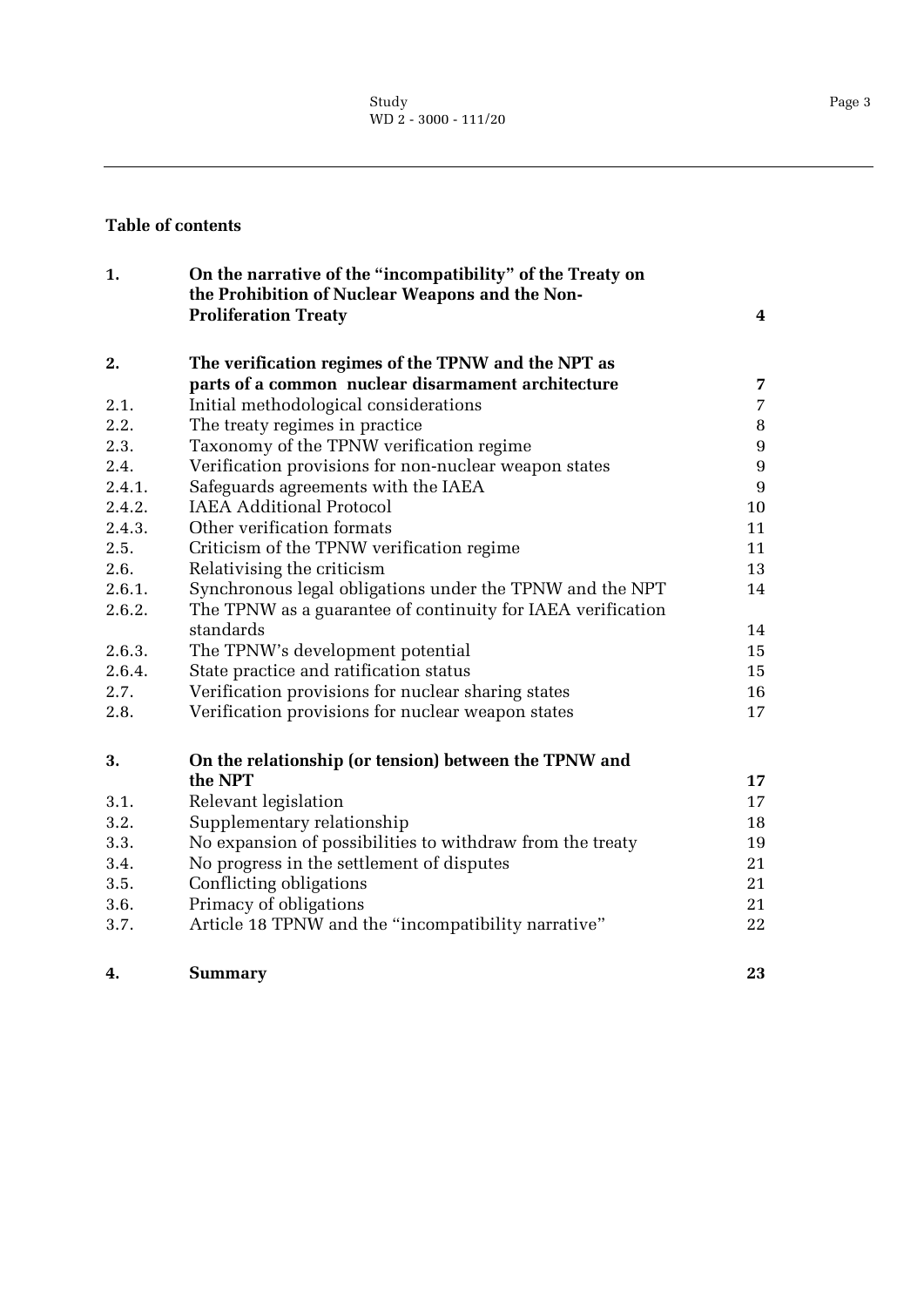#### <span id="page-3-0"></span>**1. On the narrative of the "incompatibility" of the Treaty on the Prohibition of Nuclear Weapons and the Non-Proliferation Treaty**

On 22 January 2021, the **Treaty on the Prohibition of Nuclear Weapons** (henceforth also referred to as the TPNW or ban treaty) adopted on 7 July 2017 enters into force. A broader public is now aware of the TPNW above all because the **International Campaign to Abolish Nuclear Weapons** (ICAN), which supported the treaty with numerous campaigns, was awarded the Nobel Peace Prize in 2017. The discussion and analysis of the TPNW by experts in this field, however, began long *before* its entry into force – generating controversy the like of which has not been seen for virtually any other international law treaty in recent times.

In spite of its stated commitment to the goal of a world without nuclear weapons ("**Global Zero**"), to date Germany has not joined the Treaty on the Prohibition of Nuclear Weapons, for both political and legal reasons.

In the Federal Government's view, the treaty takes the "wrong path" towards achieving the goal of global disarmament. The political debate over Germany's potential accession to the TPNW now seems more or less deadlocked. Not only have arguments between opponents and supporters of the TPNW been amply exchanged, they have become almost **entrenched as narratives**: In addition to the standard argument that the **TPNW is incompatible with nuclear sharing and Germany's membership of NATO,** the narrative of a (possible) **weakening of the Non-Proliferation Treaty** of 1 July 1968 (henceforth also referred to as the NPT) is also repeatedly raised. Critics of the treaty see the TPNW as potentially harming the NPT and jeopardising its *acquis* by establishing competing international legal norms.

# The **Federal Government's 2017 Annual Disarmament Report** states:

"The Federal Government was not involved in the negotiations on this treaty - like all NATO Member States with the exception of the Netherlands, which, however, voted against the treaty - nor did it sign it. It does not consider such a treaty suited to actually and verifiably achieving the goal of a world without nuclear weapons, which it also aspires to. None of the nuclear weapon states, on whose involvement nuclear disarmament that is geared towards actual, practical progress hinges first and foremost, took part in the negotiations. Furthermore, the ban treaty risks causing lasting damage to the NPT and the control regime associated with it to prevent nuclear proliferation, as well as endangering the global non-proliferation and disarmament regime. The Federal Government is particularly concerned about the important question of verification of the implementation of a "ban on nuclear weapons", whose regulation in the ban treaty in its view falls short of the applicable verification standards of the IAEA and the NPT states parties. (…)."

In the Federal Government's answer on 19 January 2021 to a minor interpellation by the Left Party parliamentary group of 22 December 2020, the Federal Government notes the risk of a "fragmentation and real weakening of international disarmament efforts".

**NATO comments** on this go in the same vein: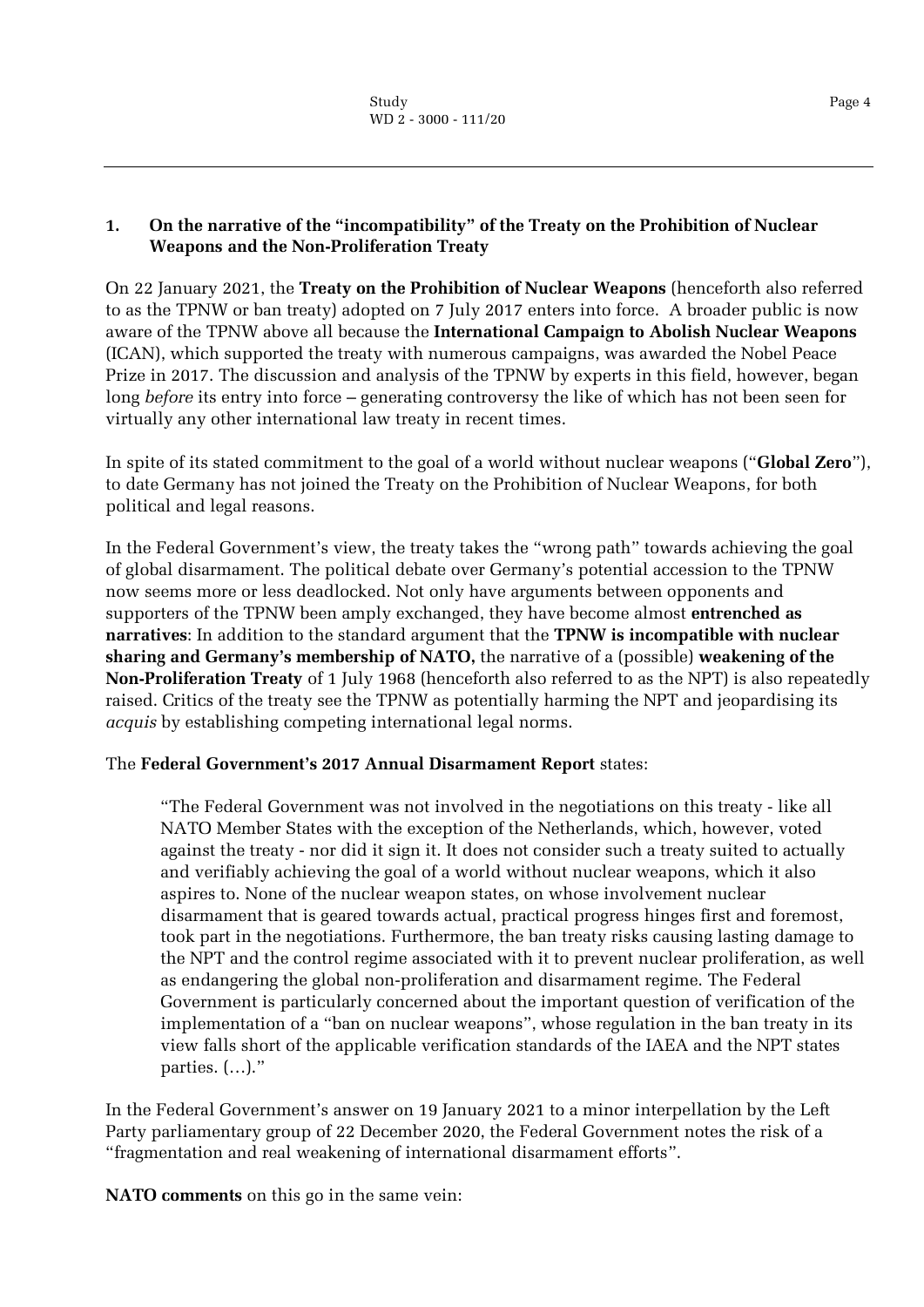"The ban treaty is at odds with the existing non-proliferation and disarmament architecture. This risks undermining the NPT, which has been at the heart of global nonproliferation and disarmament efforts for almost 50 years, and the IAEA Safeguards regime which supports it. (…)."

"(...) On the other hand, the ban treaty lacks any rigorous or clear mechanisms for verification, and has not been signed by any state that possesses nuclear weapons, and thus will not result in the elimination of a single nuclear weapon. It risks undermining the global non-proliferation and disarmament architecture, with the NPT at its heart for more than 50 years, and the IAEA Safeguards regime that supports it."

The US has voiced the criticism that the TPNW

"exacerbates political tensions on disarmament, dividing states into overly-simplified camps of 'nuclear weapons supporters' and 'nuclear weapons banners', rather than recognizing shared interests. (...) Reinforcing this false dichotomy and worsening the world's **polarization on disarmament** will make further progress within the institutions that have been vehicles for success, such as the NPT review process, significantly more difficult."

The narrative of "damage" to the NPT and a "threat" to its aims and objectives, including the alleged "undermining of NPT verification standards" from the Treaty on the Prohibition of Nuclear Weapons – for the sake of simplicity henceforth referred to as the **"incompatibility narrative**" - has been repeatedly put forward by critics of the TPNW, but legally only rudimentarily substantiated.

Literature on this evokes *inter alia* the danger of "**cherry-picking**", arguing that countries could rid themselves of "inconvenient" control obligations under the NPT by acceding to the TPNW and citing their inconsistency with the new TPNW. States could presumably **"play off" both agreements against each other** and "offset" support for the new TPNW by withdrawing their support for the old NPT. There have been warnings of the risk of "**forum shopping**" and disturbing the careful balance of the non-proliferation regime. In the worst-case scenario, so the argument, the TPNW could "be used as a pretext to leave **the more inconvenient NPT** and then only be part of the TPNW."

Large sections of the literature on this subject, especially from the area of international disarmament law, draw the opposite conclusion:

"The drafters of the TPNW took great care to avoid any conflict with the NPT. This intention is reflected in their repeated statements highlighting the mutually reinforcing nature of the two treaties, as well as in the TPNW text. (...) While not identical, the core obligations of the two treaties thus seem to be perfectly consistent with one another."

*Thomas Hajnoczi*, head of the Austrian delegation to the TPNW negotiations, sums up as follows: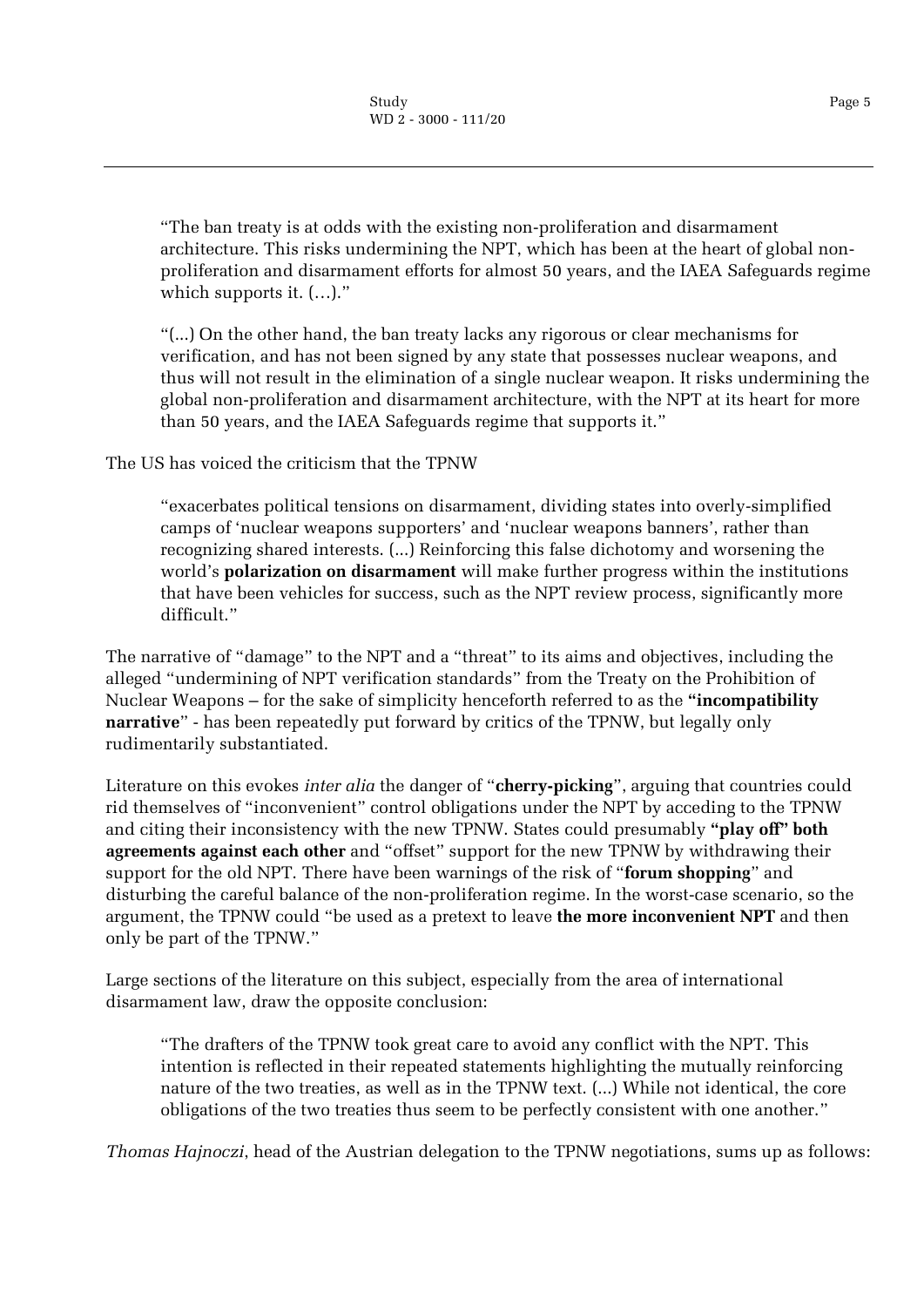"In sum, the negotiations of the TPNW were marked by the utmost care to make the TPNW a new legal instrument in line with the existing disarmament and non-proliferation regime. The treaty explicitly and structurally fits into the framework created by the NPT and constitutes a necessary measure for the implementation of its Article VI. The TPNW therefore did not create a parallel universe to the traditional one founded on the NPT, but on the contrary, makes the existing universe of legal instruments around the NPT stronger."

The "incompatibility narrative" itself quite evidently requires verification.

In this context, the question arises as to which provisions of the TPNW threaten the Non-Proliferation Treaty as a central element of the nuclear order and what is supposed to constitute a weakening of the NPT and its verification standards. Are there specific provisions in the TPNW that fall short of the verification standards of the NPT? Or is more a question of verification standards being lowered as a result of an alternative application ("*pick and choose*") of treatybased control mechanisms?

In terms of the **relationship between the two treaty regimes**, the following questions need to be answered:

- Does the TPNW facilitate the possibility for its Member States to derogate or withdraw from their obligations arising from the NPT and is such behaviour realistically to be expected within the NPT community?
- Do the obligations under one of the two treaties take precedence over those of the other and are NPT obligations replaced, relativised or displaced by higher-ranking obligations under the TPNW?
- Does the "incompatibility narrative" only apply to the verification obligations of nonnuclear weapon states or also to nuclear sharing states or nuclear weapon states that do not intend to join the TPNW in the foreseeable future anyway?

The "incompatibility narrative" is an **expression of what is evidently an unclear relationship between the two treaty regimes**. Against this background, a motion tabled by the Alliance 90/The Greens parliamentary group on 13 January 2021 on "Germany's accession to the Treaty on the Prohibition of Nuclear Weapons" now calls on the Federal Government

"to take an active role in ensuring that the relationship between the Non-Proliferation Treaty and the Treaty on the Prohibition of Nuclear Weapons is designed to be constructive, so that the two disarmament norms stand side by side compatibly."

The relationship between the TPNW and the NPT is one of the intriguingly controversial international law issues surrounding the new Treaty on the Prohibition of Nuclear Weapons. The now much larger body of international law literature on this topic understands the relationship between the TPNW and the NPT as **one caught between competition, compatibility and conflict**.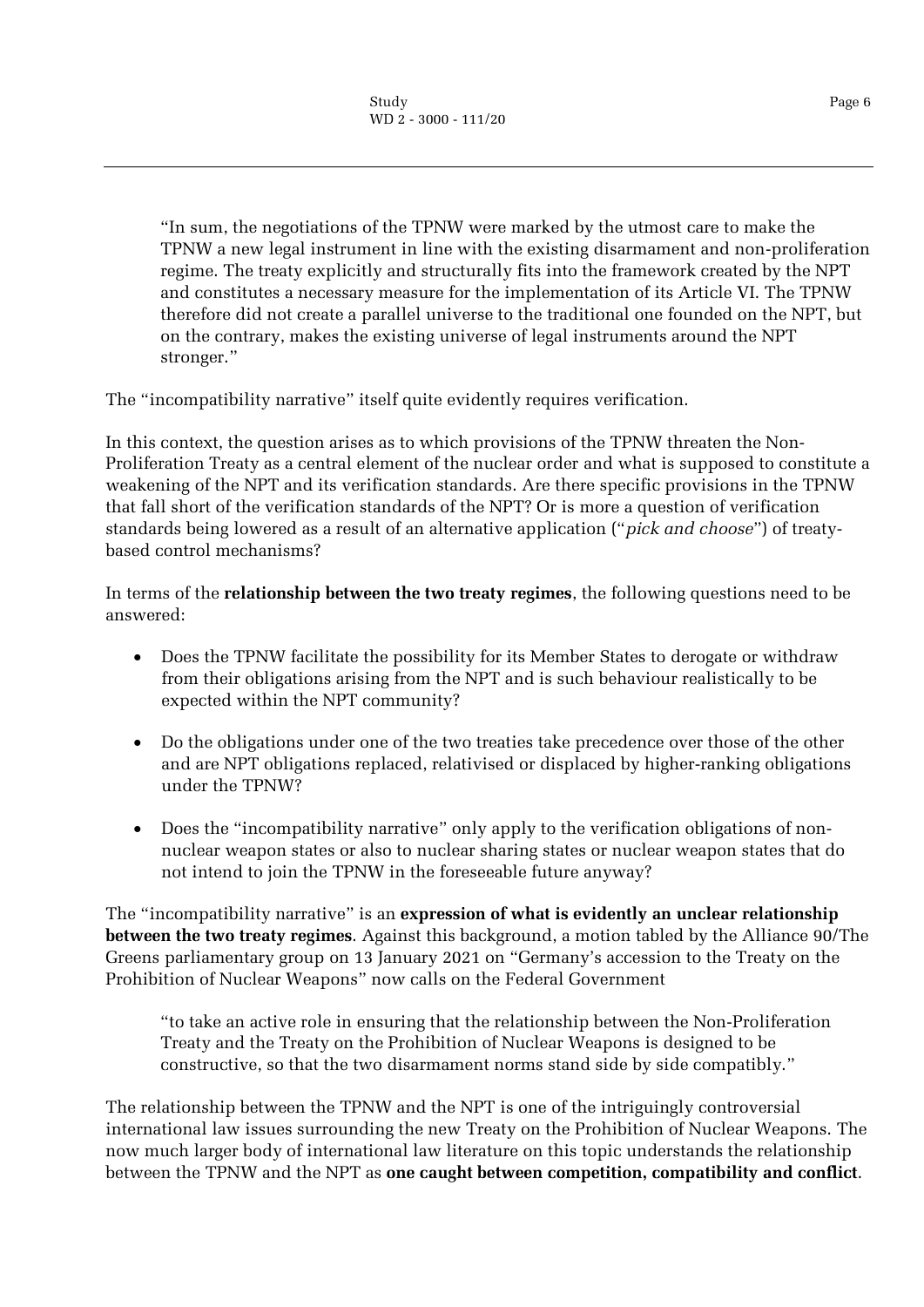Some of the literature, on the other hand, views the TPNW less as an isolated instrument and more as a treaty that will be embedded in the nuclear disarmament architecture, with already existing institutions, structures and treaty regimes having the potential to work *for, with* or *against* the TPNW in the future. Both treaties then forming a kind of "tandem" whose mechanisms will need to be attuned to one another and implemented together.

The **first part** of this study (see 2. below) examines the verification regimes of the Treaty on the Prohibition of Nuclear Weapons and the Non-Proliferation Treaty as parts of a common nuclear disarmament architecture. In terms of the "incompatibility narrative", it explores the question of whether the Treaty on the Prohibition of Nuclear Weapons weakens, undermines or falls short of the verification regime of the Non-Proliferation Treaty from the perspective of international law.

The **second part** of the study (see 3. below) turns its attention to the relationship between the Treaty on the Prohibition of Nuclear Weapons and the Non-Proliferation Treaty. Based on the questions already raised, it will probe the tension between the treaty regimes and examine questions of conflict and primacy both in terms of norms and legal practice.

# <span id="page-6-0"></span>**2. The verification regimes of the TPNW and the NPT as parts of a common nuclear disarmament architecture**

# <span id="page-6-1"></span>2.1. Initial methodological considerations

There are **certain methodological problems to comparing or contrasting the two verification regimes**, as echoed in ICAN's comments for the public hearing of the German Bundestag's Subcommittee on Disarmament on 3 March 2020**.**

After all, the TPNW and NPT verification regimes are **not two completely isolated**, but rather legally **interlocking treaty mechanisms that in part add to each other**. This means the TPNW does **not** create **entirely new verification structures**, but rather draws to a large extent on existing mechanisms, such as the states parties' safeguards agreements with the International Atomic Energy Agency (IAEA).

That aside, the two treaties pursue **different objectives**, which are ultimately also reflected in the verification approaches they enshrine: The aim of the Non-Proliferation Treaty (NPT) is to prevent the proliferation of fissionable material and nuclear weapons technology, essentially accepting and cementing a "two-class society" between the five traditional NPT nuclear weapon states and the non-nuclear weapon states. The *ban* treaty, which is first and foremost a nuclear *disarmament treaty*, aims to end this asymmetry over the long term, as such closing a "gap" in disarmament law existing in the Non-Proliferation Treaty, which arises as a result of the (incomplete) disarmament obligation under Article 6 NPT. Whilst the NPT - but above all the IAEA - has created verification mechanisms to curb *proliferation*, the Treaty on the Prohibition of Nuclear Weapons above all establishes disarmament control mechanisms. So methodologically,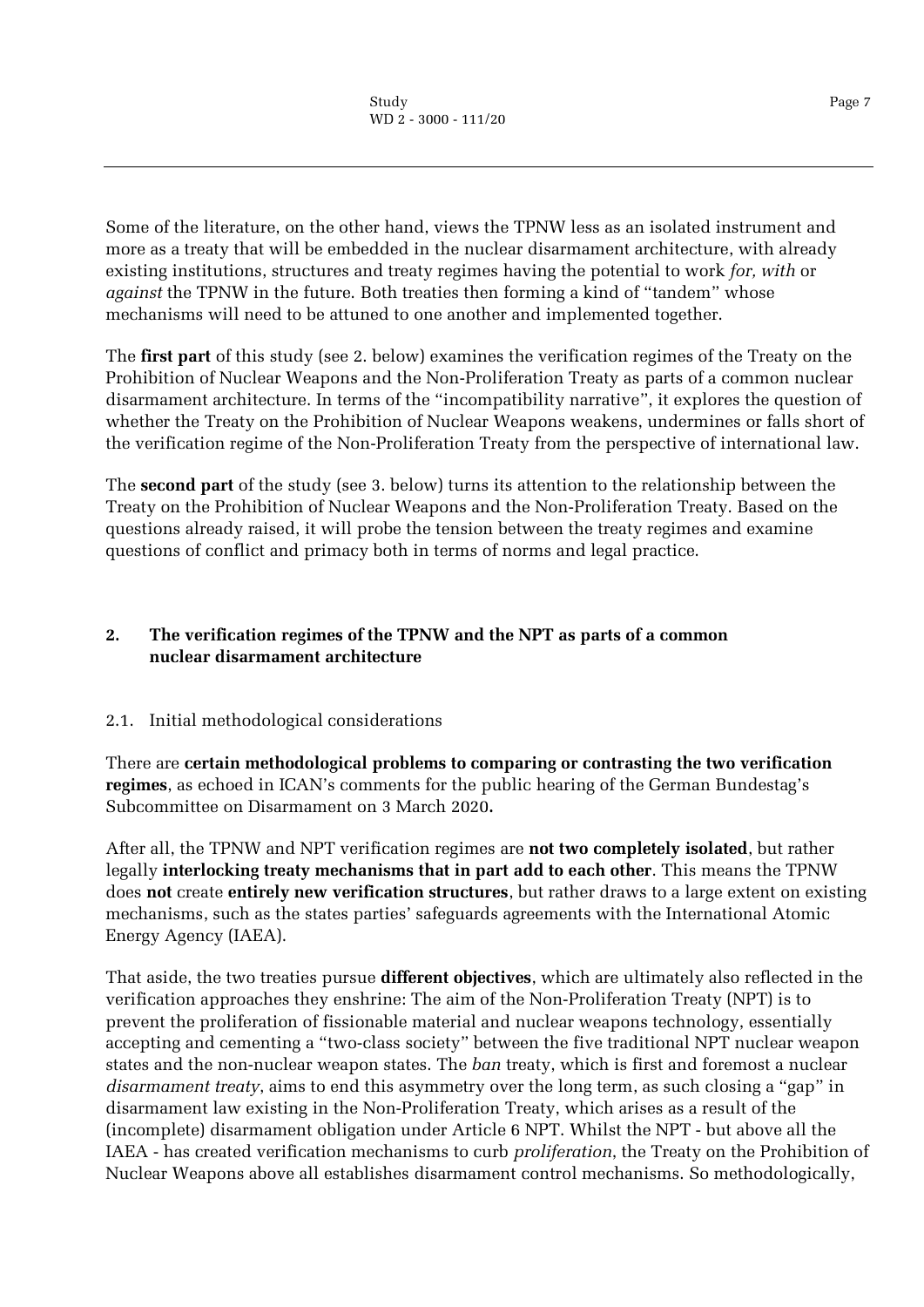comparing and contrasting the two treaty regimes runs the risk of comparing "apples to oranges" to a certain extent.

This approach of comparing and contrasting the two different verification regimes and possibly subjecting them to an "effectiveness ranking" is barely echoed at all in the Anglo-American debate, which could lead one to surmise that the debate in this country is once again "typically German".

<span id="page-7-0"></span>2.2. The treaty regimes in practice

It is a truism that the effectiveness of a treaty-based control mechanism hinges not on the wording of the treaty *text* alone but rather is **the product of what states actually do in practice.** A legal study of the TPNW and NPT verification regimes therefore always needs to include developments in practice.

The **NPT** now has **50 years of practice** to look back on. Since entering into force in March 1970, the NPT verification mechanism has been based on the **International Atomic Energy Agency** (IAEA) founded in 1957, which under Article 3 NPT is responsible for monitoring the Non-Proliferation Treaty (for instance in the form of satellite surveillance, on-site inspections, etc.). Within the framework of the IAEA, various **verification formats** have emerged and established themselves, which will be explained in greater detail (see 2.4. below). In addition to the **review conferences** held every five years, the disarmament practice of states also includes NPT spillover formats such as the *Nonproliferation and Disarmament Initiative* (since 2010) and the *Stockholm Initiative for Nuclear Disarmament*. Furthermore, the NPT verification regime has been subject to evaluations by the peace research, nuclear science or political science communities for years. Last but not least, the NPT has become the subject of national and international case law.

The **treaty and verification regime of the TPNW** on the other hand, which enters into force on 22 January 2021, has **yet to be tested in practice**. International monitoring bodies, which the TPNW provides for under Article 4, to date only exist on paper. Procedures, long since established in the context of the NPT, still have to get up and running for the TPNW. A meeting of all states parties to the TPNW, which Article 8 TPNW sets forth - analogously to the NPT Review Conference - to examine matters relating to the application and implementation of the treaty and, where necessary, to take further decisions, will be convened by the Secretary-General of the United Nations at the earliest within one year of the entry into force of the TPNW (see Article 8 (2) TPNW). The **contours of the verification regime** outlined in the treaty will only gradually be "filled with life". At present, it is unknown how the TPNW will fit into the nuclear disarmament architecture and what practical added value or **development potential** it may have. **National implementation** of the treaty, which Article 5 TPNW focusses on, will also need to first stand the test of time.

A **definitive judgement on the TPNW verification regime**, which not only takes into account the mere wording of the treaty provisions, but also examines state practice, including methods, techniques and verification procedures, **is not currently possible in any serious form**. Apodictic conclusions and predictions of the verification regime of a treaty that has not even entered into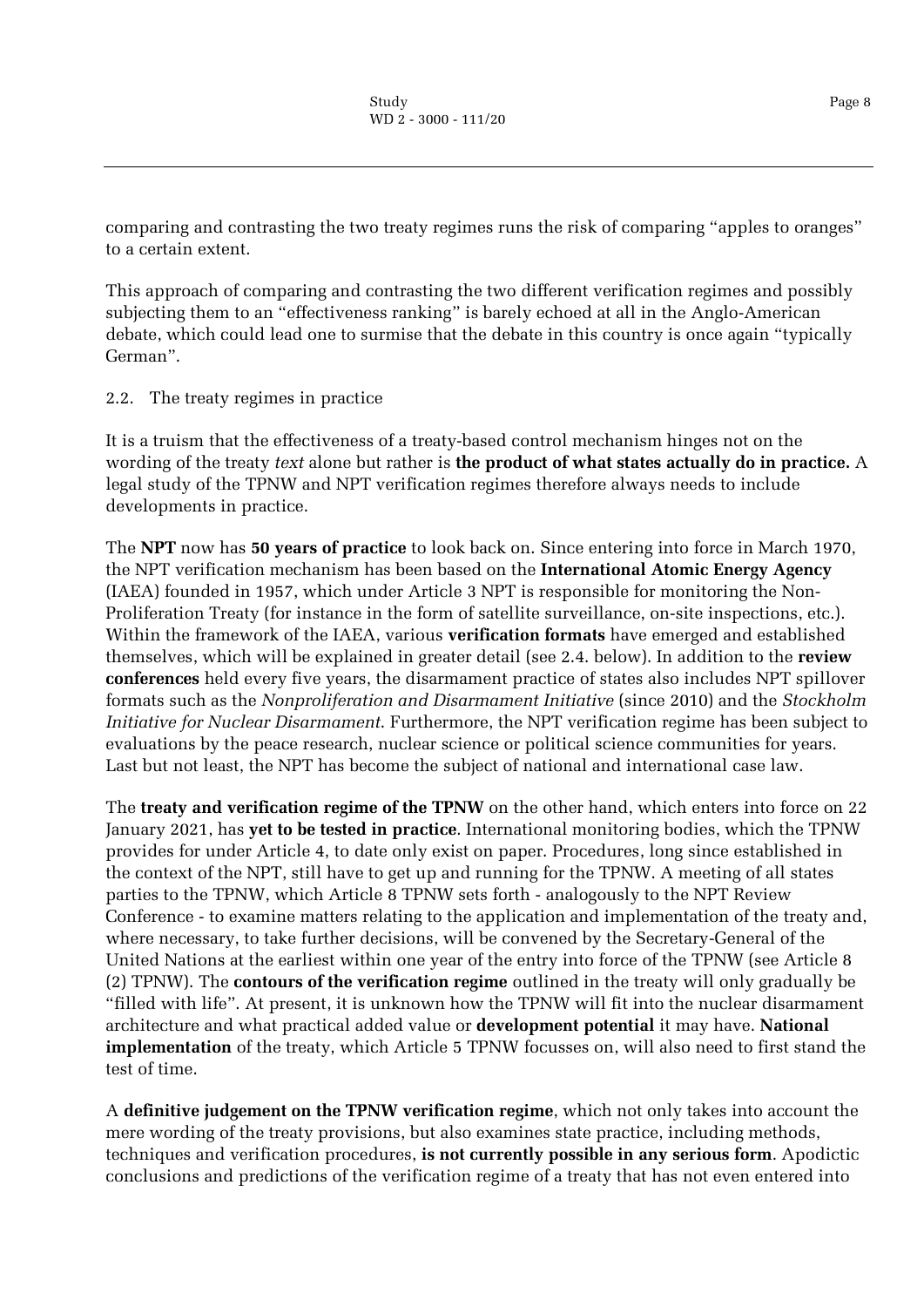force yet (allegedly) undermining or damaging the NPT should, however, be viewed with a certain degree of caution.

# <span id="page-8-0"></span>2.3. Taxonomy of the TPNW verification regime

The verification regime of the Treaty on the Prohibition of Nuclear Weapons governed by Articles 3 and 4 TPNW, is relatively complicated. **In principle, the TPNW differentiates between the obligations of non-nuclear weapon states** (under Article 3 TPNW) and those of **nuclear weapon states** (under Article 4 (2) and (3) TPNW). Article 4 (1) TPNW, on the other hand, refers (only) to states that have abandoned their nuclear weapons programme in the period *after* the adoption but *before* the entry into force of the TPNW (7 July 2017 to 22 January 2021).

States involved in NATO's **nuclear sharing** *(henceforth*: nuclear sharing states) - in addition to Germany, these are Belgium, the Netherlands, Italy and Turkey - are regarded by the TPNW as non-nuclear weapon states. If they acceded to the treaty, this means that nuclear sharing states would be subject to the verification regime for non-nuclear weapon states. However, the provisions of the TPNW go further with regard to nuclear sharing states than for non-sharing states. In addition to Article 3 TPNW, the **special provisions** of Article 4 (4) TPNW also apply.

# <span id="page-8-1"></span>2.4. Verification provisions for non-nuclear weapon states

The TPNW lays down the verification mechanism for non-nuclear weapon states in Article 3:

"1. Each State Party (...) shall **at a minimum maintain its International Atomic Energy Agency safeguards obligations in force at the time of entry into force of this Treaty,** without prejudice to any additional relevant instruments that it may adopt in the future.

2. Each State Party (...) that has not yet done so shall conclude with the International Atomic Energy Agency and bring into force a **comprehensive safeguards agreement** (*INFCIRC/153 Rev. 2)*. Negotiations of such agreement shall commence within 180 days from the entry into force of this Treaty for that State Party. The agreement shall enter into force no later than 18 months from the entry into force of this Treaty for that State Party. Each State Party shall thereafter maintain such obligations, without prejudice to any additional relevant instruments that it may adopt in the future."

Article 3 TPNW refers to the IAEA safeguards agreements and as such draws on NPT verification standards, which are outlined and explained below.

<span id="page-8-2"></span>2.4.1. Safeguards agreements with the IAEA

The verification regime of the Non-Proliferation Treaty is set out in Article 3 NPT but has **continuously evolved and become more differentiated under the aegis of the IAEA.** Under Article 3 NPT, it is the IAEA's task to implement **safeguards** with all non-nuclear weapon states. The IAEA is to ensure that no fissionable material is diverted from declared nuclear activities for the manufacture of nuclear weapons. The NPT itself, however, **does not lay down any specific safeguards**. It is left up to the IAEA to design the technical means and measures for verification,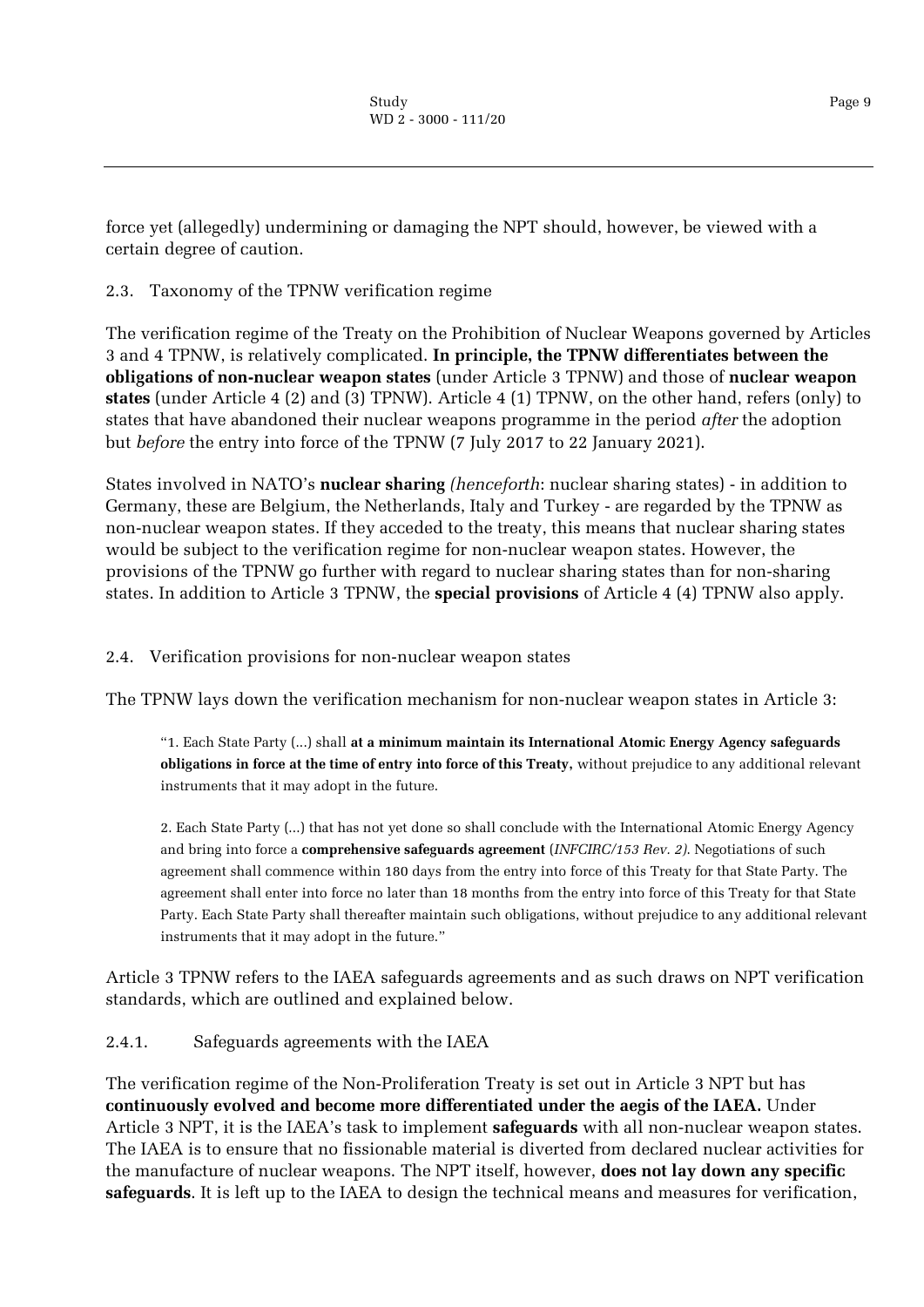for instance through a safeguards agreement on inspection rights and *safeguards.* The **comprehensive safeguards agreements** between the NPT states and the IAEA, which are binding under international law, make the entire declared fissionable material flow - so the process from import or extraction to the disposal of nuclear material - subject to controls.

**Safeguards agreements** in the NPT non-proliferation regime are concluded in accordance with IAEA standardised guidelines *INFCIRC/153 (corrected)*, whereby a state undertakes to accept IAEA safeguards on all nuclear material in all peaceful nuclear activities on its territory. Under these agreements, the IAEA has the right and the obligation to ensure that safeguards are in place to ensure that this material is not used for nuclear weapons.

Although the adoption of safeguards is **obligatory under international law** under Article 3 NPT, a small number of NPT member states have still not concluded safeguards agreements with the IAEA to date.

Article 3 TPNW now requires the **maintenance** of existing verification agreements, **but at a minimum the conclusion of a standard verification agreement** with the IAEA as **set forth under the Non-Proliferation Treaty.** The obligation under Article 3 TPNW is therefore **commensurate with the requirements of Article 3 (1) of the Non-Proliferation Treaty**. Article 3 TPNW stipulates this verification standard as the **minimum standard** for non-nuclear weapon states. The report by the Norwegian Academy of International Law on the Treaty on the Prohibition of Nuclear Weapons highlights the difference between the verification provisions of Article 3 NPT and Article 3 TPNW in terms of IAEA safeguards agreements:

"The TPNW commits any party that has not yet done so to bring into force a comprehensive safeguards agreement with the IAEA based on IAEA document *INFCIRC/153 (Corrected)*. This makes the TPNW **considerably more precise than the NPT**, which only obliges its parties to 'accept safeguards' set forth in an unspecified agreement to be negotiated with the IAEA. At the time of the NPT's adoption, the IAEA applied safeguards under the considerably less robust *INFCIRC/66/Rev. 2*. The stronger model agreement *INFCIRC/153* was adopted by the IAEA Board of Governors in March 1971 more than three years after the adoption of the NPT - and is today, in its corrected form, the basis for all comprehensive IAEA safeguards applied in NPT non-nuclear-weapon states" (...).

# <span id="page-9-0"></span>2.4.2. IAEA Additional Protocol

The discovery of **undeclared clandestine nuclear activities** in Iraq in 1991 which had not been reported to the IAEA proved the verification mechanism of the NPT up until that time to be **insufficient.** This prompted the IAEA to develop an **Additional Protocol**, which was adopted by the IAEA Board of Governors in 1997. Building on the IAEA safeguards agreements, the Additional Protocol requires the conclusion of additional **agreements with the IAEA**, which are tailored to the member state in question and are **binding under international law**. The 1997 Additional Protocol enables IAEA inspectors to carry out unannounced inspections at any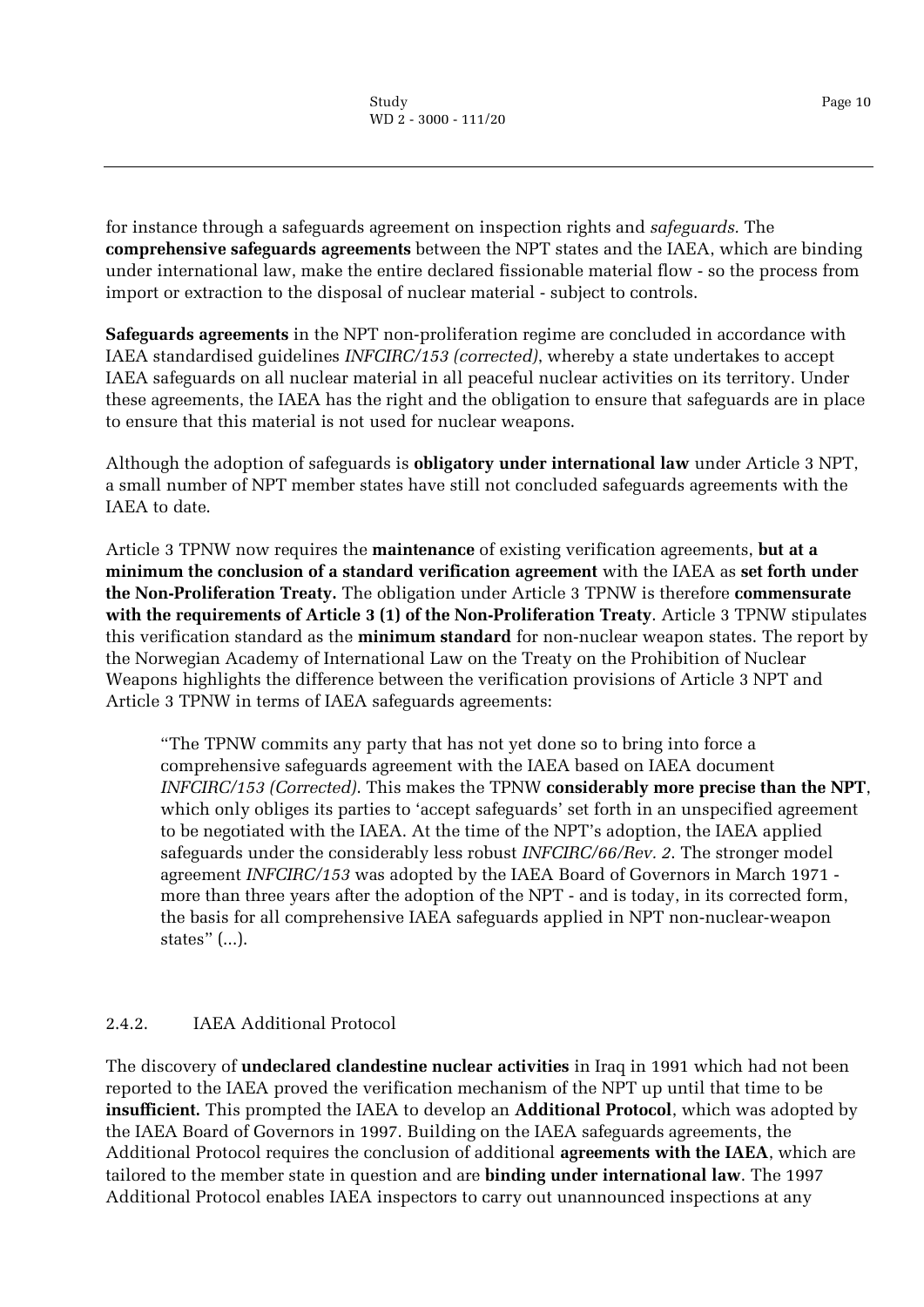facility. It also enables the IAEA to issue an assurance that there is no evidence of undeclared nuclear activities in an NPT Member State.

To date, the IAEA Additional Protocol has been signed by 150 NPT states and is currently in force for 136 NPT states (including Germany) and the European Atomic Energy Community (EURATOM). This includes most states engaging in nuclear activities. The "problem child" in this context is Iran. As far as is known, **once IAEA Additional Protocols** have **entered into force, they have not since been cancelled / suspended** by the states; the *Model Protocol* does not contain a withdrawal clause, it only sets out provisions for its entry into force.

As long as the IAEA Additional Protocol has not been accepted by all NPT Member States, it creates a "**two-class" verification regime** within the non-proliferation regime.

#### <span id="page-10-0"></span>2.4.3. Other verification formats

In addition to the safeguards agreements and the IAEA Additional Protocol, **other verification formats** have emerged under the aegis of the IAEA.

- *Voluntary offer agreements* of the NPT's five nuclear weapon states relate to their peaceful nuclear activities.
- *Item-specific safeguards agreements* are based on the safeguards agreement *INFCIRC/66/Rev.2*. States parties to such agreements undertake not to use nuclear material, facilities or other items subject to the agreement for the manufacture of any nuclear weapons or to further any military purposes. The IAEA implements safeguards pursuant to such agreements in three states that are not party to the NPT.
- *Small quantities protocol:* This protocol, which was standardised in 1974 and revised in 2005, can be concluded in conjunction with a *comprehensive safeguards agreement* and allows the reporting obligations for fissionable material to be limited.
- <span id="page-10-1"></span>2.5. Criticism of the TPNW verification regime

It is against the backdrop of the IAEA verification formats outlined above that the Federal Government's "incompatibility narrative" also develops. This adopts the position that the TPNW verification regime is insufficient and lags behind the verification standards of the NPT. The next section traces this line of argument.

In terms of the starting point for the argumentation it is to be noted that as a **minimum verification standard** Article 3 TPNW only requires the conclusion of traditional safeguards agreements with the IAEA (*INFCIRC/153/Rev. 2)***.** Article 3 TPNW does *not,* however, require non-nuclear weapon states to adopt **the IAEA's 1997 Additional Protocol**. The TPNW merely ensures that NPT member states that have already adopted the IAEA Additional Protocol continue to implement it.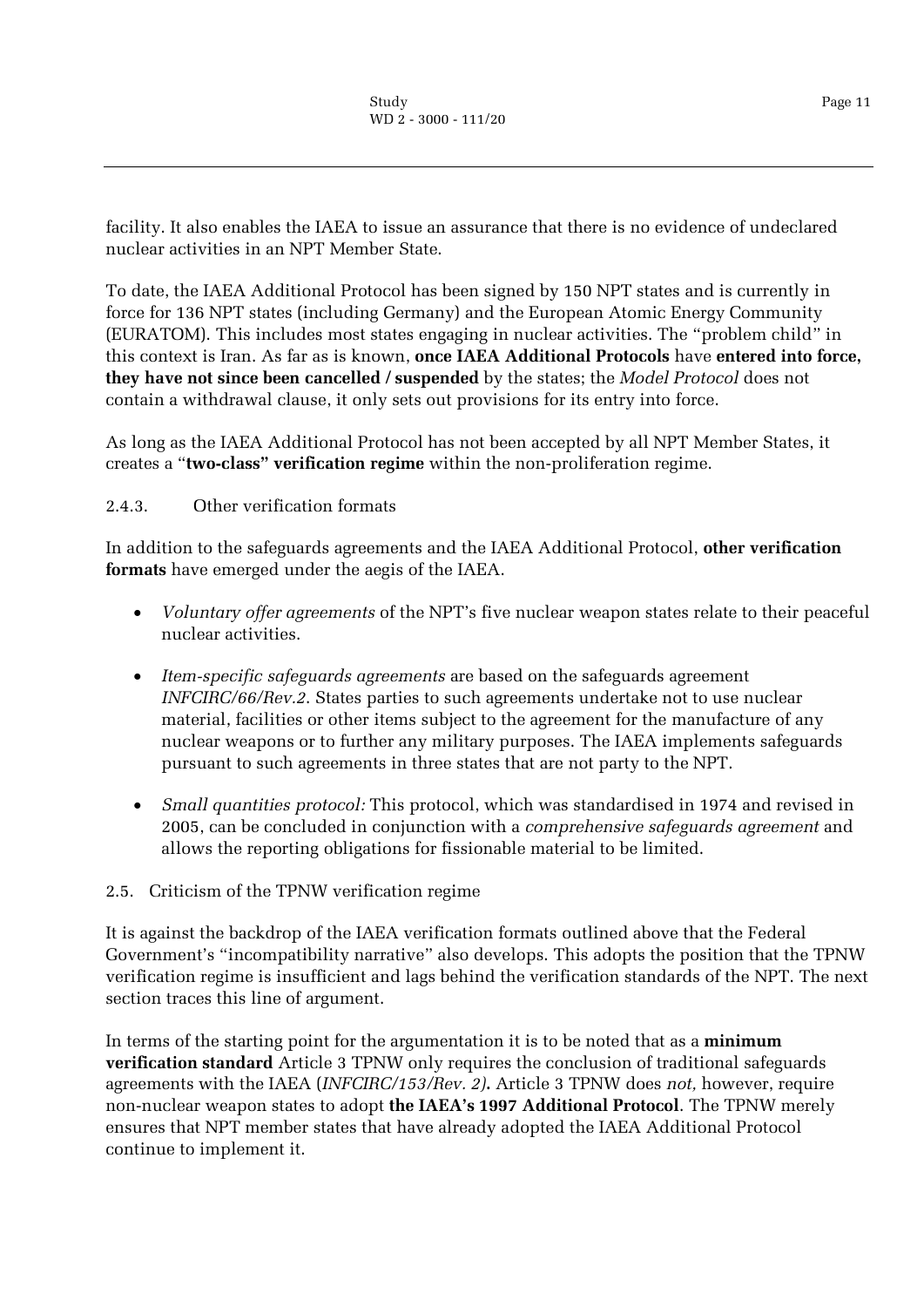One could, however, **read into** the wording of Article 3 TPNW ("*at a minimum"*, "*without prejudice to any additional relevant instruments that it may adopt in the future*") an **indirect invitation to the states** to conclude the Additional Protocol and thus adopt higher standards. *Eirini Giorgou*, *legal advisor to the* ICRC and participant in the treaty negotiations, elucidates the background to the treaty negotiations in this context as follows:

"Proposals were made for a reference to 'stricter standards' and for language 'encouraging' states to upgrade. The fact that both met with strong opposition is indicative of the level of sensitivity among states of this issue. Nevertheless, there was tacit agreement that by "additional relevant instruments" the provision refers to the AP, as well as to potential stricter standards to be developed in the future."

The Federal Government, but also literature on this, heavily criticises and regrets the fact that Article 3 TPNW did not make ratification of the **IAEA Additional Protocol** binding **as the "verification gold standard**", however:

- "Strong safeguards against clandestine nuclear weapon programs are absolutely essential for disarmament to proceed. States will not disarm when other states seen as potential (or actual) proliferators (such as Argentina, Brazil, Egypt, Iran, Saudi Arabia, Syria, Venezuela) have not committed to the strongest form of safeguards. The background to this issue is that within the NPT there are some key states (including those listed above) that have not accepted the Additional Protocol."
- "The fact that the [TPNW] fails to even recommend the Additional Protocol is a step backwards by decades in the area of *safeguards*. It undermines the IAEA's mission and the Additional Protocol especially. Whilst the supporters of the [TPNW] do not seem to deliberately want to weaken the IAEA, some representatives of [TPNW] states admit off the record that the treaty in fact harms the IAEA - a counterproductive development for reducing nuclear risks."
- "Those who have never possessed nuclear weapons get off lightly with 'comprehensive safeguards', that is to say the old standard verification of the NPT of 1972, although the entire world has known since the findings from Iraq in 1991 that this does not allow clandestine fissile material production or direct weapons activities to be detected. Those who have already signed an Additional Protocol, whose measures do allow clandestine activities to be detected, retain this as well as the standard agreement, but these, as said, are not all the parties to the treaty. (…)"

Why the TPNW treaty negotiations in 2017 failed to take the opportunity to make a higher standard - notably the entry into force of the IAEA Additional Protocol - binding, is ultimately probably due to the **political resistance at the UN Diplomatic Conference**. The following explanation can be found in the literature on this:

"Article 3 was the result of long and strenuous negotiations, and a **compromise between three negotiating factions**: those supporting an explicit reference to the IAEA model Additional Protocol (AP) as the mandatory Safeguards standard required of TPNW States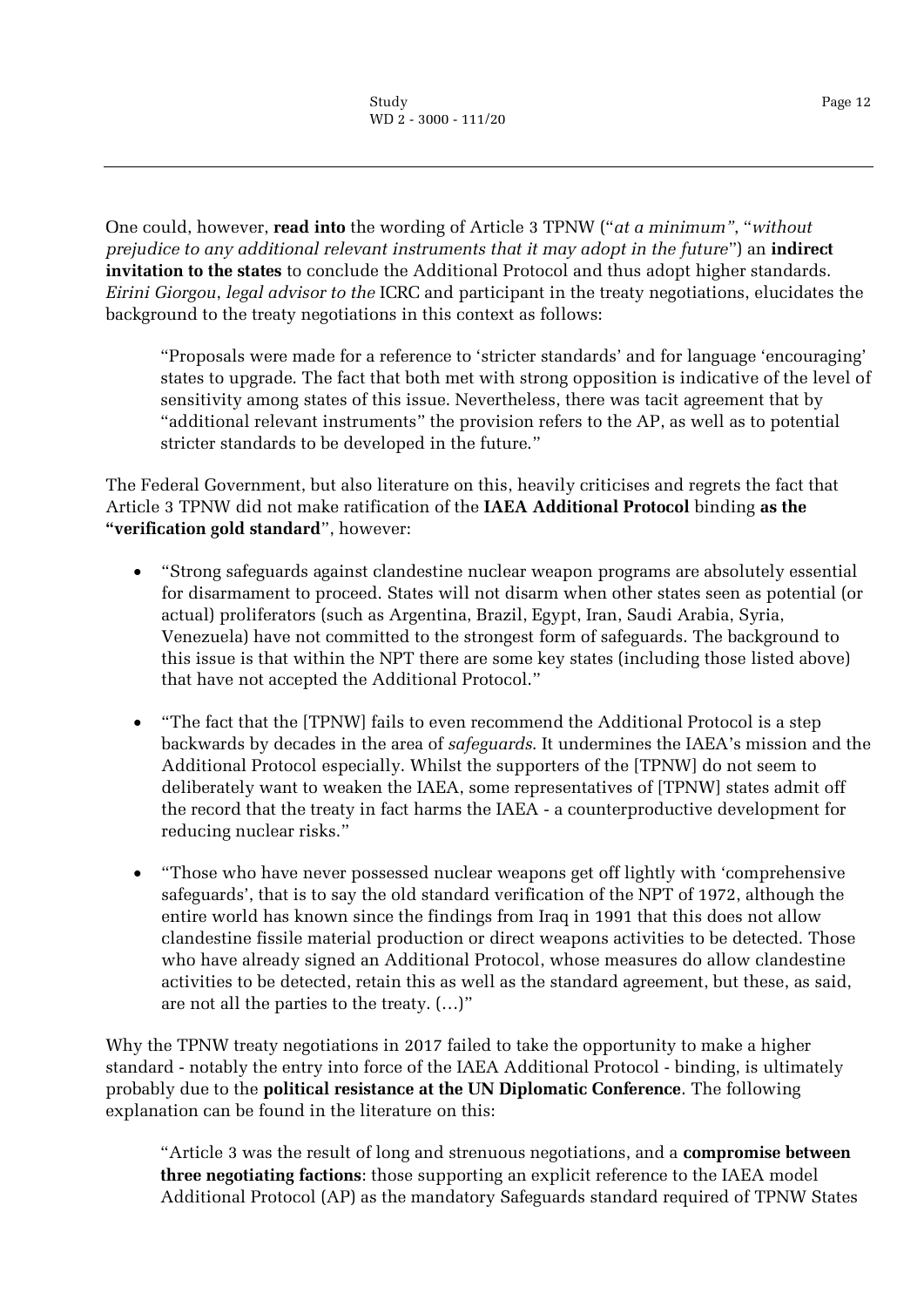Parties; those (few) objecting to such a provision and willing to accept only a reference to the IAEA model Comprehensive Safeguards Agreement (CSA) - an instrument less intrusive in terms of inspections than the Additional Protocol - as the mandatory standard for Safeguards; and a minority according to which the TPNW need not contain Safeguards provisions at all, but that it should be a short, simple, straightforward framework-setting instrument focused on the core prohibitions, to be complemented by existing and future instruments (...).

**Valid arguments** were thus made by states that establishing the AP as the minimum acceptable standard in the TPNW would mean **changing the former's nature from optional to mandatory**, something that would **exceed the mandate of the Negotiating Conference**."

Germany (like the EU as a whole), however, is working hard to ensure that the Additional Protocol is accepted as the "gold standard" in the non-proliferation regime.

The **argumentation put forward by TPNW critics** also assumes that in terms of how the nonproliferation regime is practiced, for most NPT states (currently 136 of 190 states) **a higher verification standard than the IAEA safeguards agreements alone has emerged** de facto. In contrast, the critics go on, Article 3 NPT only mandates a ("minimum") standard, which, in the view of the Federal Government is utterly outdated.

Conclusions differ, however, as to whether the IAEA Additional Protocol is **already** regarded **internationally as the standard** for verifying the peaceful use of fissionable material (*safeguards*). In 2010, the NPT Review Conference determined that the *comprehensive safeguards agreement* in combination with the Additional Protocol is now the "enhanced verification standard" for NPT states and called on NPT states without an Additional Protocol to adopt and bring it into force. The study by the Norwegian Academy of International Law on the Treaty on the Prohibition of Nuclear Weapons, on the other hand, concludes:

"However, it is *not* the case that the Additional Protocol (AP) is a universally accepted standard. On the contrary, attempts at making the AP mandatory for all states have consistently failed. At the TPNW negotiating conference, efforts to make the AP a universal requirement were rejected by the same group of states that have consistently opposed such moves in the context of the NPT."

Irrespective of this, the Federal Government's criticism cannot be dismissed outright – above all in combination with the fear that states that join the TPNW without having brought the IAEA Additional Protocol into force could "freeze" their verification obligations at the minimum standard laid down in Article 3 TPNW and at any rate potentially have little motivation to ratify the IAEA Additional Protocol as well. If this fear were to be borne out, joining the TPNW could indeed contribute to "undermining" the verification regime of the NPT.

# <span id="page-12-0"></span>2.6. Relativising the criticism

Several points can be raised to counter the argumentation of TPNW critics: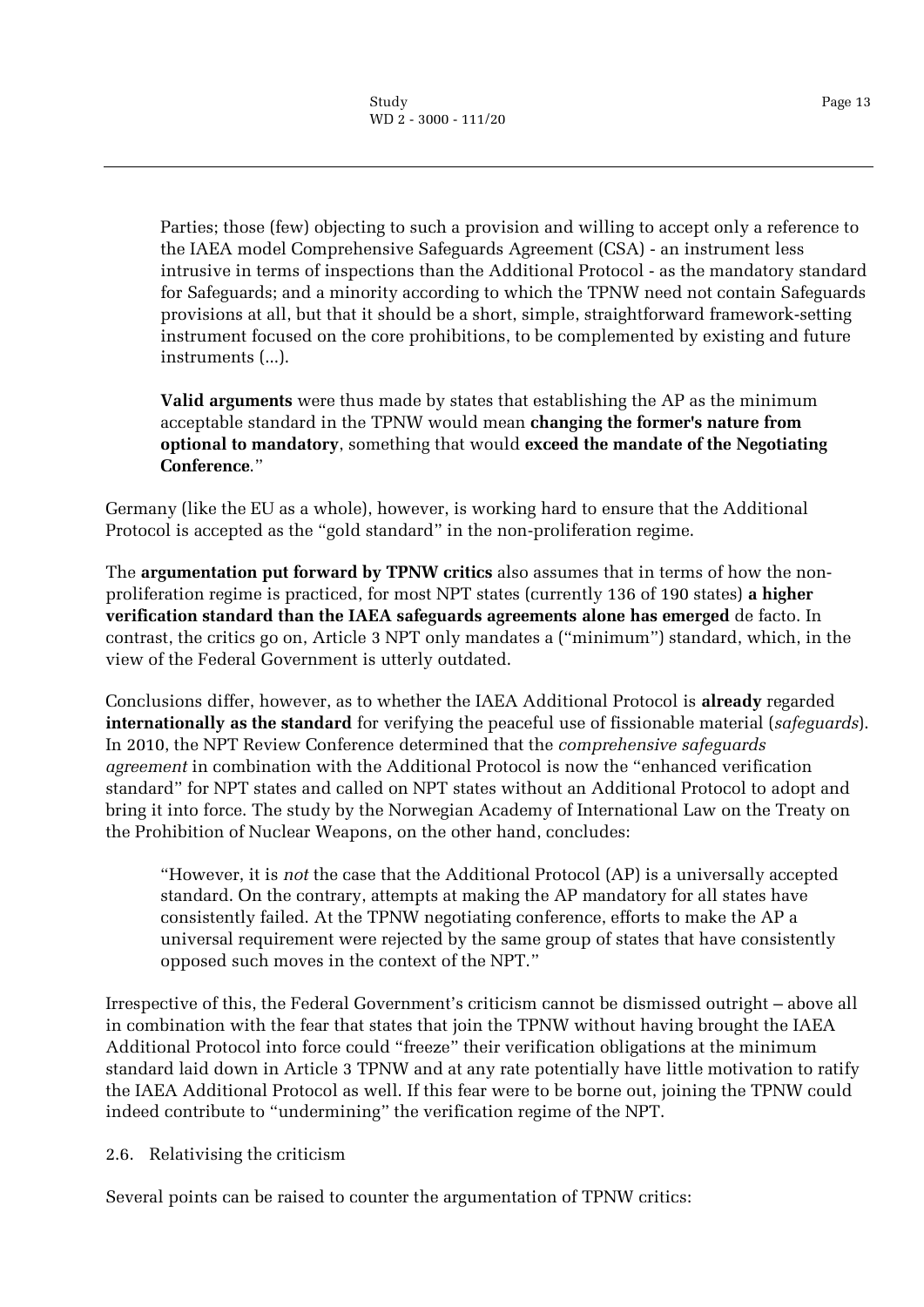# <span id="page-13-0"></span>2.6.1. Synchronous legal obligations under the TPNW and the NPT

The argument that Article 3 TPNW falls short of the NPT verification standard requires certain **qualification**. If one takes (only) Article 3 of the Non-Proliferation Treaty and not the IAEA's verification formats, one finds that the **obligations** of the NPT and the TPNW are legally **in synch**. **The NPT does not require ratification of the Additional Protocol either**. The enhanced verification possibilities afforded by the Additional Protocol which have emerged under the aegis of the IAEA result **neither from an obligation under international law** under the NPT **nor from the non-proliferation regime being cemented as part of customary law** - they are based solely on the **voluntary agreement** of the NPT states. Consequently, all states that have not yet signed the Additional Protocol cannot be forced to do so under international law and instead have to be convinced politically. From a legal perspective, the **verification provisions of the TPNW are on a par with the NPT and at any rate do not lag behind them**.

The "two-class" verification law under the non-proliferation regime may **not be abolished** by the TPNW, but it is **not cemented either:** Joining the TPNW does not legally prevent any state from deciding to also bring the IAEA Additional Protocol into force for itself.

# <span id="page-13-1"></span>2.6.2. The TPNW as a guarantee of continuity for IAEA verification standards

NPT Member States that have accepted the IAEA Additional Protocol cannot **go back on this** if they accede to the TPNW. Article 3 TPNW clearly states that all verification obligations of the states that already exist at the time of the entry into force of the TPNW shall be maintained.

So Article 3 TPNW **does not allow states to fall short of an already accepted verification standard**. In the literature on this there is the view that by joining the TPNW states **forfeit** the possibility of withdrawing from the Additional Protocol once adopted, meaning in turn that **joining** the TPNM thus constitutes a quasi-legal **guarantee of the continued existence of the IAEA verification standards**. Parts of the literature on this subject even see this guarantee of existence as a **legal improvement compared to** Article 3 NPT:

- "The specific mention of *INFCIRC/153 (Corrected)* in the TPNW **can nevertheless be seen as an improvement from the NPT Article III**, which does **not specify any particular safeguards** standard. Moreover, as noted above, the TPNW **does not allow states parties to downgrade** their existing verification arrangements, and hence it does not undermine the existing Model Additional Protocol agreements which are already in force in 136 countries, should they decide to join the Treaty."
- "Moreover, the Treaty goes beyond the NPT, by obliging States Parties to maintain, as a minimum, their existing Safeguards standards, thus **making the Additional Protocol mandatory for states that are bound by it when the TPNW enters into force**. (...) This caveat was added not only to implicitly **encourage states to upgrade their Safeguards standards by adopting an Additional Protocol**, but also to **accommodate any new, higher standards** that might be elaborated in the future in the context of the IAEA and beyond."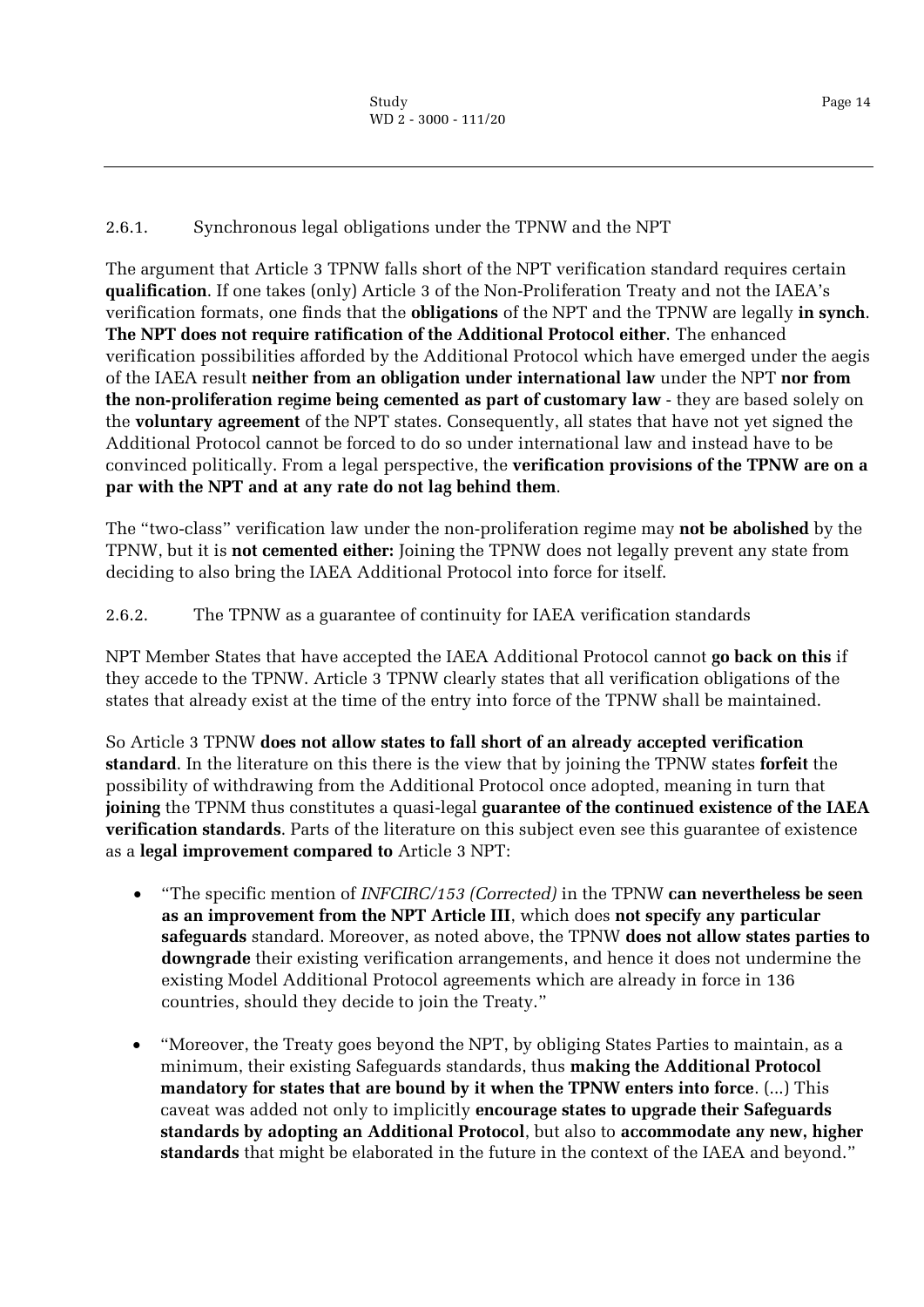# <span id="page-14-0"></span>2.6.3. The TPNW's development potential

Given the positive development of the non-proliferation regime in terms of verification law since the NPT entered into force in 1970, one will also have to give the TPNW verification regime a certain period of time to realise its **"development potential"**. For example, Article 7 TPNW creates mutual cooperation obligations "to further the implementation of this Treaty." This could become relevant in light of the fact that the states acceding to the TPNW bring with them verification obligations of varying strictness.

<span id="page-14-1"></span>2.6.4. State practice and ratification status

Most of the 51 states that have acceded to the Treaty on the Prohibition of Nuclear Weapons thus far can hardly be accused of not having a serious interest in nuclear disarmament and the prevention of nuclear proliferation.

The argument that joining the TPNW could "undermine" the NPT verification regime by TPNW Member States that have not yet ratified the IAEA Additional Protocol "freezing" their verification standards at a minimum level is ultimately **no more than a fear.** States' future actions are **virtually impossible to predict with any certainty**. At best, one can draw certain conclusions from how states have behaved thus far, for instance by looking at the current **ratification status for the TPNW, the NPT and the IAEA Additional Protocol**:

- All TPNW Member States are also members of the NPT. To date, no NPT Member State has left the NPT since joining the TPNW.
- Out of the current 51 TPNW Member States, the vast majority have also brought the IAEA Additional Protocol into force or at least signed it. For them, the higher verification standard definitely applies. And out of the 35 other states that have signed the TPNW but not yet ratified it (so that are "on hold" so to speak), the majority have already signed the IAEA Additional Protocol or have already brought it into force.
- Out of the 51 TPNW Member States, (only) 10 states have yet to even sign the IAEA Additional Protocol. So here it cannot be ruled out that this group of states might "freeze" their verification obligations at the minimum TPNW standard. It is also possible, however, that they will bring the Additional Protocol into force later. Putting this into perspective, though, this group of states almost exclusively comprises small island states that may possibly have joined the TPNW for symbolic reasons only.
- Venezuela, however, is a real "problem case" on this front. The state, whose name comes up in connection with proliferation, is a member of the NPT and since 2018 has also joined the TPNW, but has neither signed nor ratified the IAEA Additional Protocol.
- Other NPT states suspected of engaging in proliferation (*inter alia* cited as Argentina, Brazil, Egypt, Iran, Saudi Arabia or Syria) and in this sense constituting a special challenge for the NPT community, have not signed the IAEA Additional Protocol and in all probability will not join the TPNW either (only Brazil has at least signed the TPNW).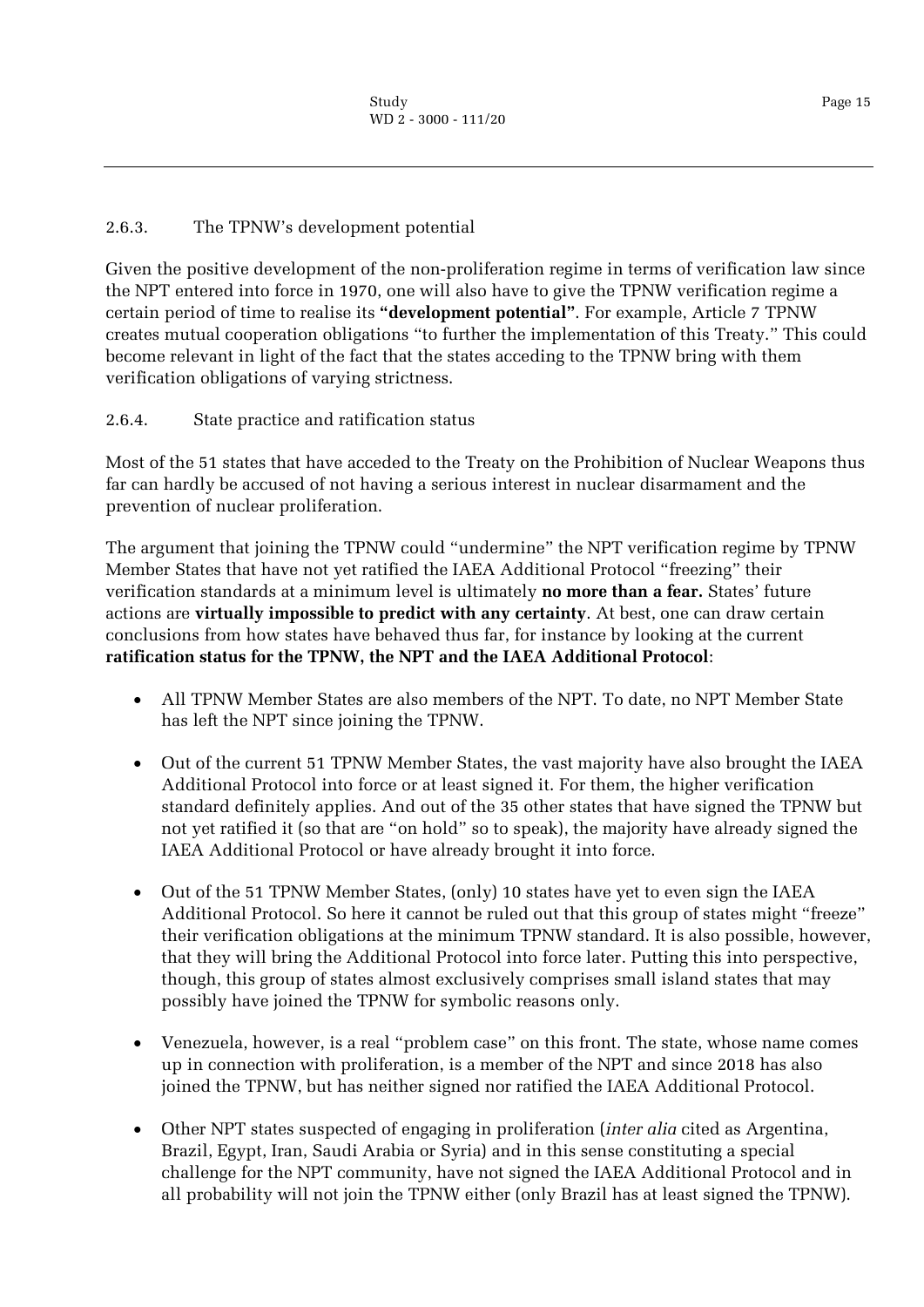Page 16

The proliferation "woes" of this group of states will evidently neither improve nor worsen as a result of the existence of the TPNW.

 The five NPT states that have yet to even accept the standard safeguards agreements (let alone the Additional Protocol) – so the NPT "pariahs", as it were, alongside North Korea have at least signed the TPNW, though. If they go on to ratify the TPNW, the IAEA safeguards agreement would be the minimum standard for these states. International law pressure would then come from two sides (from the NPT and the TPNW) as it were. TPNW membership would have a complementary effect for this group of states. From a proliferation perspective, they are probably of negligible importance.

As a result, the fears articulated by critics of the TPNW can **hardly be empirically corroborated.**

#### <span id="page-15-0"></span>2.7. Verification provisions for nuclear sharing states

**Nuclear sharing by TPNW Member States is fundamentally inconsistent with the Treaty on the Prohibition of Nuclear Weapons**. In the Federal Government's view, this - at least legally speaking - is the greatest obstacle to Germany joining the TPNW. Article 1 lit. g) TPNW obliges States Parties not to allow the **stationing, installation or deployment of nuclear weapons on their territory** under any circumstances. Article 1 lit. c) TPNW further prohibits non-nuclear weapon states from "receiving the transfer of or control over nuclear weapons or other nuclear explosive devices directly or indirectly". Both obligations describe key elements of nuclear sharing.

Article 4 (4) TPNW adds a procedural component to the substantive obligations of nuclear sharing states:

Each State Party that has any nuclear weapons or other nuclear explosive devices **in its territory that are owned, possessed or controlled by another State** shall ensure "the **prompt removal** of such weapons, as soon as possible but not later than a deadline to be determined by the first meeting of States Parties. Upon the removal of such weapons or other explosive devices, the State Party shall submit to the Secretary-General of the United Nations a declaration that it has fulfilled its obligations under this Article."

**Purely in terms of time**, Article 4 (4) TPNW leaves a **wide backdoor open** to nuclear sharing states wishing to join the TPNW. A nuclear sharing state is **in no way** required to **immediately**  ban all nuclear weapons from its territory, but only to ensure their "prompt removal". The treaty requires this "as soon as possible", but no later than by a deadline to be set by a majority vote at the review conference of the states parties. Theoretically at least, this deadline could be a relatively **long time coming**. This relativises to some degree legal concerns towards Germany acceding to the TPNW. The "concession" contained in Article 4 (4) TPNW can, however, also be interpreted as an indication that the treaty does **not deem** at least the **temporary possession of nuclear weapons to be in contravention of international law**. *Christopher Ford*, *Special Assistant to the President of the United States*, explained this as follows to the Carnegie Endowment in 2017: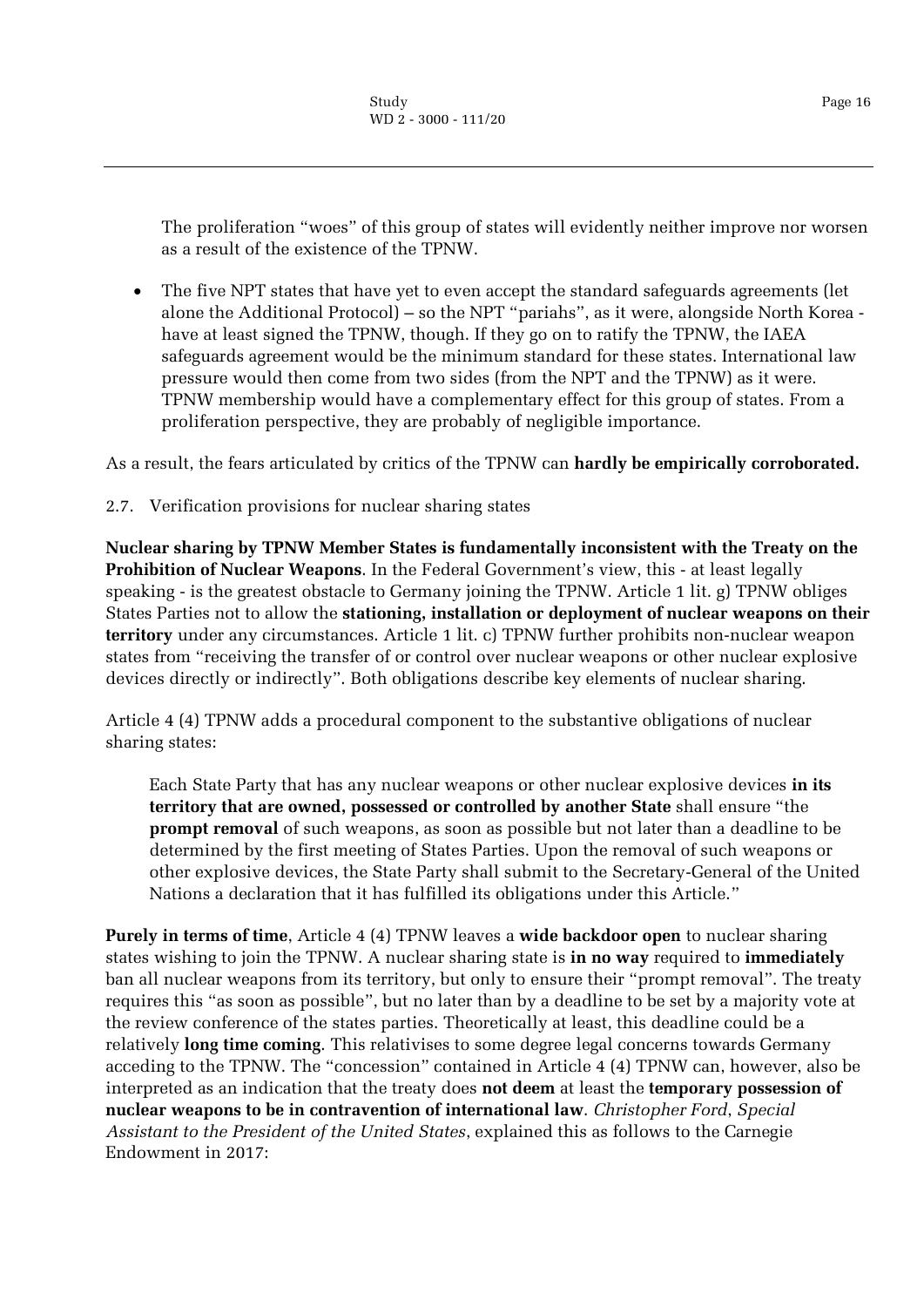"Moreover, the 'ban' document itself also demonstrates that there is no legal norm of nonpossession of nuclear weapons, for its very text contradicts the idea that nuclear weapons possession is *per se* unlawful. The 'ban' contemplates that countries may join it while still possessing nuclear weapons, or while having such weapons stationed in their territory. They would only have to eliminate such things pursuant to deadlines that are not set in the treaty itself and that would have to be determined by a meeting of States Party subsequent to their accession to the treaty."

This circumstance is important because it counters a possible cementing of TPNW obligations under customary international law - such as the prohibition of the storage of nuclear weapons on a state's own territory.

# <span id="page-16-0"></span>2.8. Verification provisions for nuclear weapon states

The verification mechanisms the TPNW sets forth for nuclear weapon states have a **different thrust than the NPT** - the aim, after all, being to "eliminate" the nuclear weapons programme verifiably and irreversibly, to suspend the operational readiness of nuclear weapons and to destroy them "as soon as possible" (Article 4 (2) TPNW).

Under Article 4 (3) TPNW, the nuclear weapon states are required to agree on a timetable for the implementation and monitoring of the disarmament of their nuclear weapons and related facilities with a "*competent authority*" yet to be created. An agreement is then to be concluded with the IAEA that is capable of detecting both the diversion of fissile material from the civilian fuel cycle and clandestine activities - this equates to a verification standard on a par with the IAEA Additional Protocol. Whether this procedure will stand up in practice remains to be seen.

Given the nuclear weapon states' declared resistance to the TPNW, which also oppose any **cementing of the TPNW under customary law**, a **large part of the TPNW verification regime**  relating to the oversight of nuclear weapon states will remain **inapplicable for the time being at any rate.**

# <span id="page-16-1"></span>**3. On the relationship (or tension) between the TPNW and the NPT**

<span id="page-16-2"></span>3.1. Relevant legislation

The TPNW refers to the Non-Proliferation Treaty on two occasions. Paragraph 18 of the **preamble**  of the TPNW first affirms,

"that the full and effective implementation of the Treaty on the Non-Proliferation of Nuclear Weapons, which serves as the cornerstone of the nuclear disarmament and nonproliferation regime, has a vital role to play in promoting international peace and security."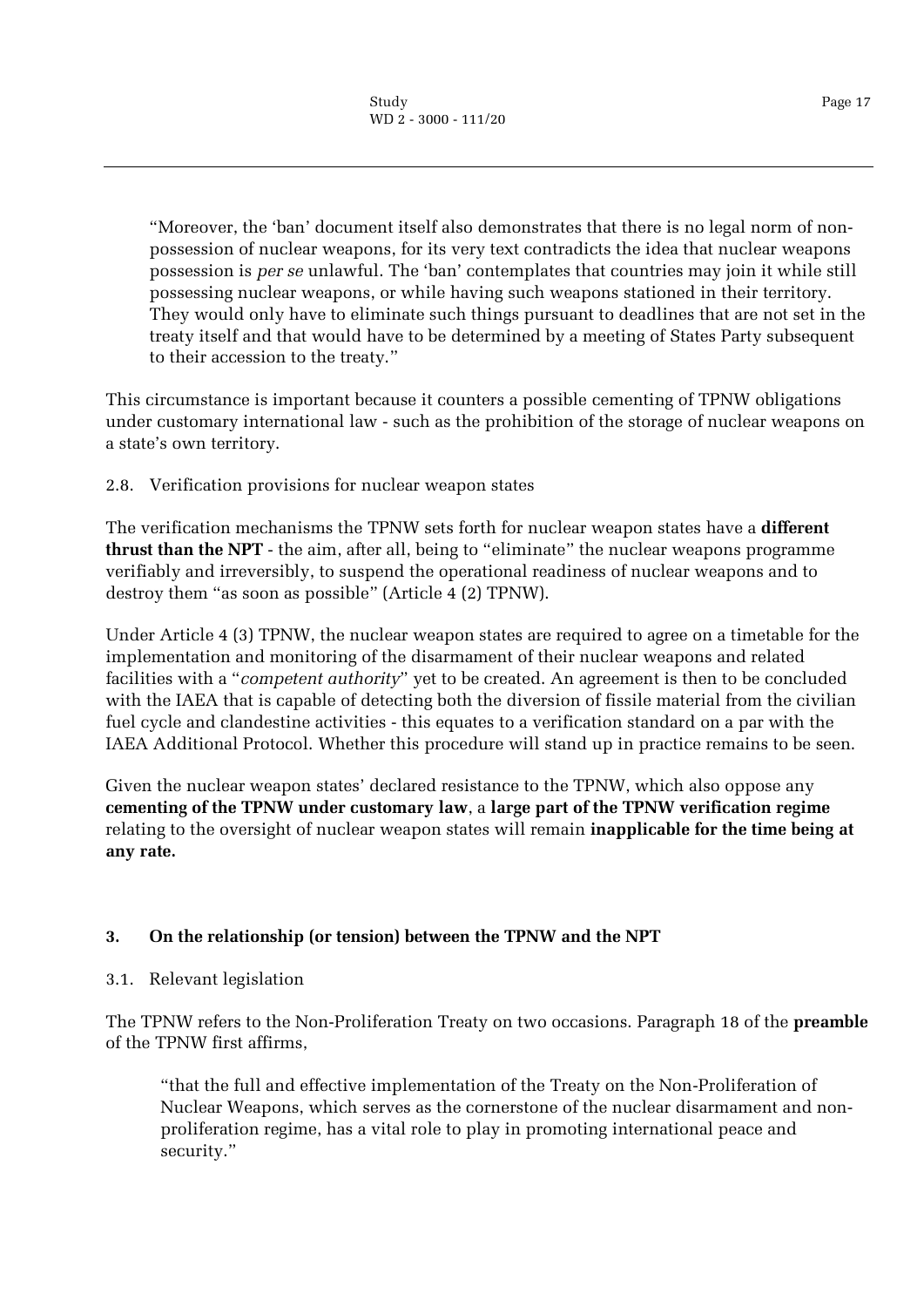The preamble of the TPNW not only acknowledges the importance of the NPT as a pillar of nuclear non-proliferation, but also reflects the will of the negotiating states to design both treaties to be fully complementary. *Thomas Hajnoczi*, head of the Austrian Delegation to the TPNW treaty negotiations, comments as follows on this:

"The preambular already reflects the high importance that the negotiators of the TPNW have accorded to the NPT and, in particular, to securing full complementarity between the two treaties. The NPT was never meant to be a comprehensive regulation of all aspects that were indispensable for the peaceful uses of nuclear energy, non-proliferation, and nuclear disarmament."

In - apparent - contradiction to the statements in the preamble is **Article 18 of the TPNW**, which specifically addresses the **Treaty on the Prohibition of Nuclear Weapons' relationship with other international law agreements:**

"The implementation of this Treaty shall not prejudice the obligations undertaken by States Parties with regard to existing international agreements, to which they are party, where those obligations are consistent with the Treaty."

The interpretation of Article 18 TPNW appears to be **highly controversial**. Some interpret Article 18 TPNW as **proof of the fundamental consistency** of obligations under the TPNW with other, already existing treaties ("*shall not prejudice")*; others read a **ranking** into the norm, which subordinates the NPT to the TPNW:

"This hierarchy can become practically relevant if the two treaties clash with each other. Should, for instance, efforts to make the Additional Protocol the binding standard for NPT members be successful, there would be differing requirements for the parties to the two treaties.

Then the hierarchy could support the argument that in the event of dispute, the higherranking legal norm of the [TPNW] would prevail. In the worst-case scenario, this hierarchy could serve as an excuse to withdraw from the more inconvenient NPT and only be party to the [TPNW]."

# The next section examines the **relationship between the TPNW and the NTP** in **greater depth.**

# <span id="page-17-0"></span>3.2. Supplementary relationship

In the literature on this, various authors have highlighted that the far-reaching disarmament obligations under the Treaty on the Prohibition of Nuclear Weapons do not call the provisions of the NPT into question, but on the contrary **supplement and implement** them, as the example of the controversial disarmament obligation in Article 6 NPT illustrates. The norm reads:

"Each of the Parties to the Treaty undertakes to pursue negotiations in good faith on effective measures relating to the cessation of the nuclear arms race at an early date and to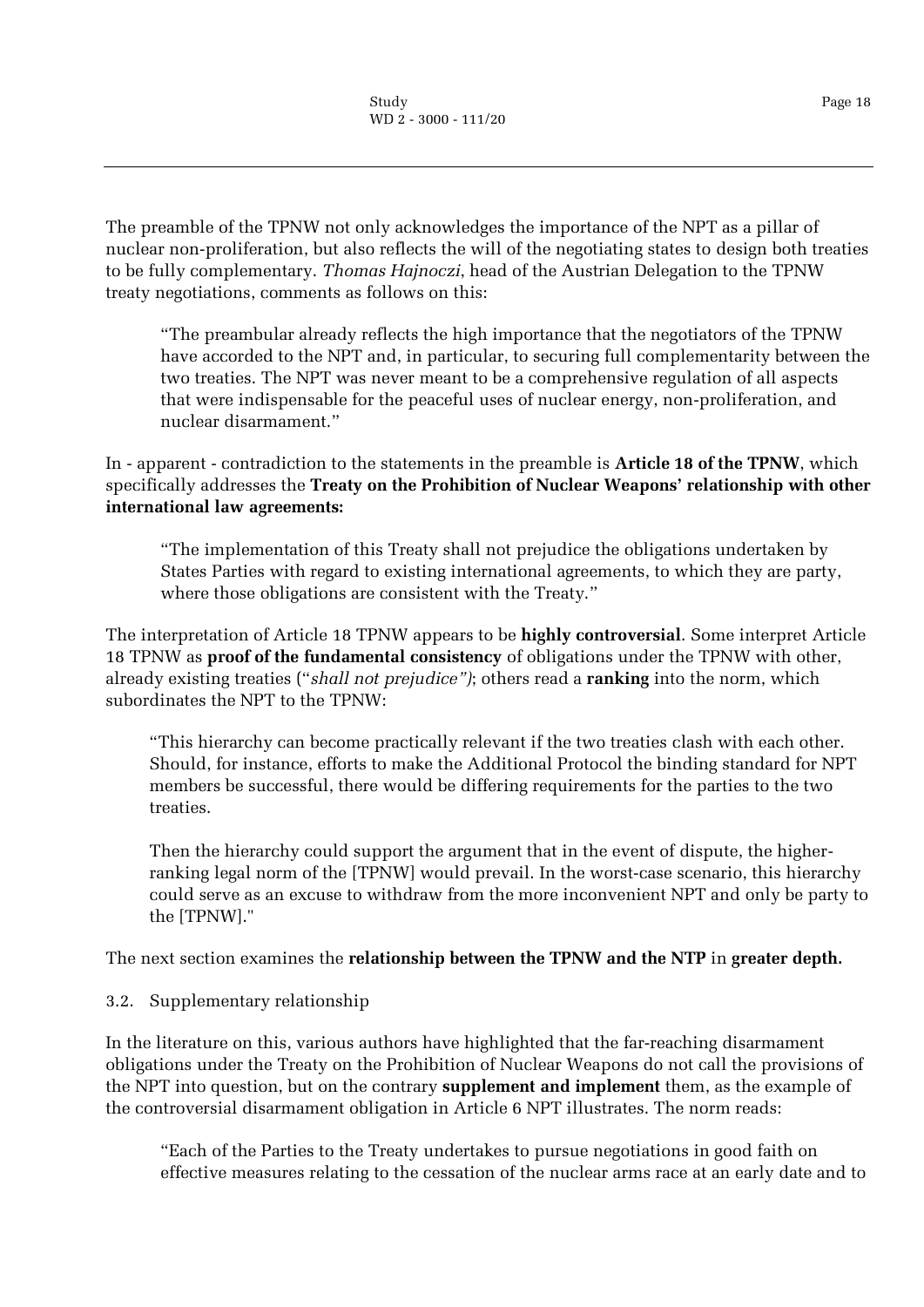nuclear disarmament, and on a treaty on general and complete disarmament under strict and effective international control."

Contrary to other interpretations, Article 6 NPT **does not** contain **a traditional disarmament obligation**, but - in accordance with the legal interpretation of the ICJ - establishes a *pactum de contrahendo,* that is to say a *twofold obligation,* consisting of pursuing negotiations on nuclear disarmament in good faith, concluding them and achieving an outcome. The outcome is not predetermined *in concreto.*

In the international law literature - but probably also in state practice - there is agreement that full implementation of Article 6 NPT **requires legally binding regulation** to ban nuclear weapons, as the goal of a world without nuclear weapons can hardly be achieved otherwise. Experience with other disarmament treaties has shown, so the argument, that the prohibition norm must precede and be followed by the disarmament of weapons - but that this does not work the other way round. The TPNW adopted by 122 states on 7 July 2017, draws on this approach and to a certain extent continues the obligations of Article 6 NPT. Paragraph 17 of the TPNW preamble reads:

"*Reaffirming* that there exists an obligation to pursue in good faith and bring to a conclusion negotiations leading to nuclear disarmament in all its aspects and under strict and effective international control."

The literature floats the idea of viewing the TPNW less as a "threat" to the NPT and more as the **fulfilment of an obligation developing under customary law from Article 6 NPT**: "Rather than undermining the NPT, the TPNW could potentially be interpreted as the fulfilment of Articles 6 and 7 of the treaty."

<span id="page-18-0"></span>3.3. No expansion of possibilities to withdraw from the treaty

Article 18 TPNW **does not exempt any Member State of the Treaty on the Prohibition of Nuclear Weapons from complying** with its obligations under other treaties to which it is a party.

Article 18 TPNW in no way expands the **derogation or withdrawal possibilities** contained in other international treaties. The study by the Norwegian Academy of International Law on the Treaty on the Prohibition of Nuclear Weapons notes that ratification of the Treaty on the Prohibition of Nuclear Weapons "by no means alters the requirements for withdrawal from the NPT, nor does it offer states a legal pretext to exit from the NPT."

It must be noted here that all states that have joined the TPNW in the last few years are also party to the NPT. So it is a **cumulative**, not **alternative membership practice** that is to be observed**.** So far, no TPNW Member State has indicated that it is contemplating leaving the Non-Proliferation Treaty as a result of its accession to the TPNW. Disarmament experts at the *Stockholm International Peace Research Institute* (SIPRI) hold the view that joining the TPNW would not be the deciding factor in such a (hypothetical) scenario at any rate. What is more, withdrawing from the NPT is not as simple legally as the "incompatibility narrative" would have us believe.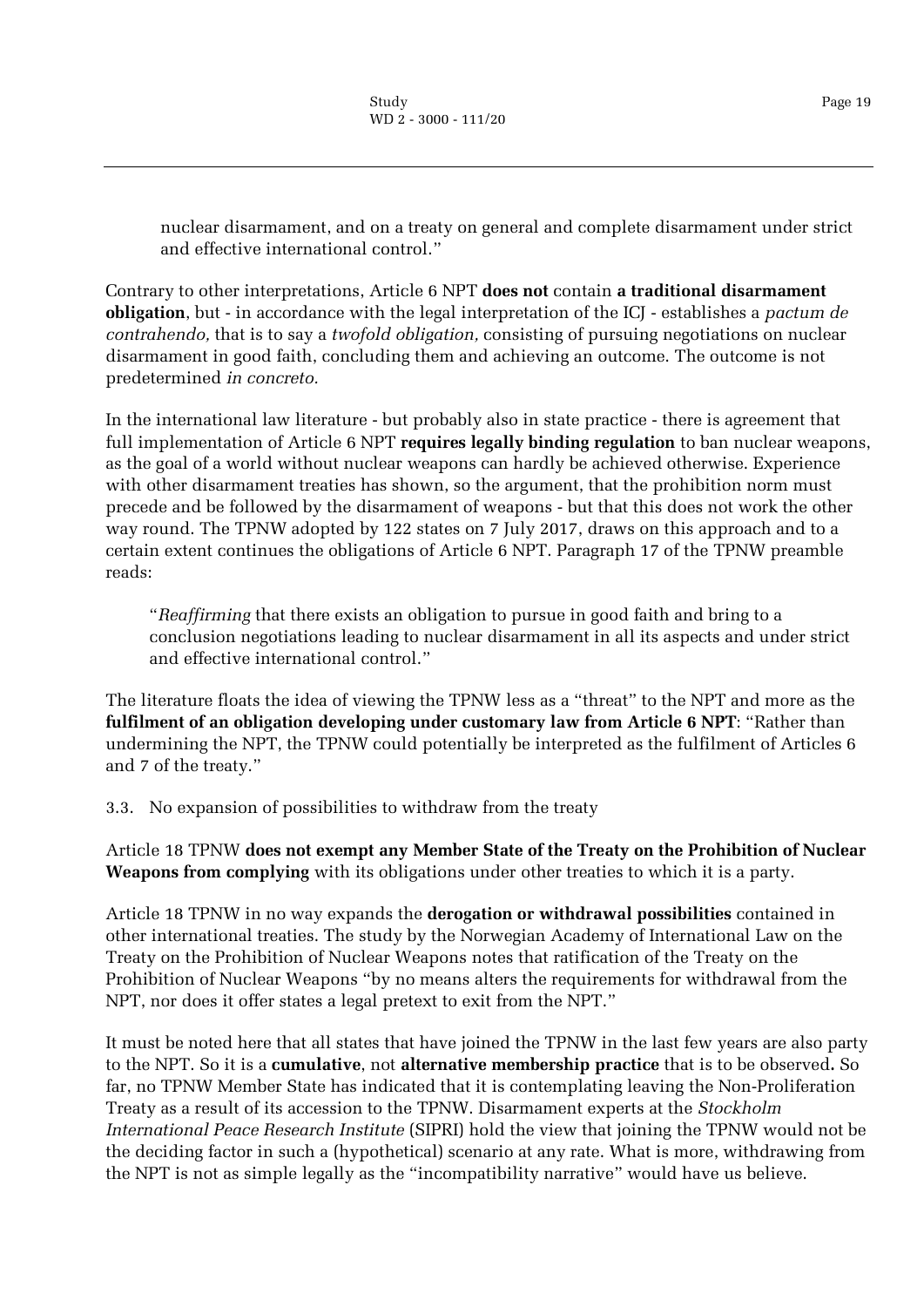Page 20

The **withdrawal regimes** of both treaties differ in detail. Under Article 17 (3) TPNW, a TPNW Member State may only withdraw from the treaty after a **notice period of one year**. If it is party to an armed conflict during this period, its membership of the TPNW does not end until the end of the conflict. The Non-Proliferation Treaty, on the other hand, can be withdrawn from **with a notice period of only three months**; however, this notice must be given to **all other parties to the treaty as well as to the UN Security Council.** Withdrawal from the TPNW, in contrast, is **possible**  after giving notice - with considerably less publicity – **only to the UN Secretary-General as Depositary** (Article 19 TPNW), who would not even be legally obligated to pass on this information to the international community.

Both withdrawal clauses (Article 10 NPT and Article 17 TPNW) require the state wishing to withdraw to explain the circumstances (*extraordinary events related to the subject matter of the treaty*) on which withdrawal from the treaty is based. It is not defined what these circumstances might be. In a very narrow interpretation of Article 17 TPNW, *Christopher Ford*, *Special Assistant to the President of the United States*, made the case to the Carnegie Endowment in 2017 that a withdrawal under Article 17 TPNW would ultimately probably only be permitted in the event of a nuclear attack by a state against the state wishing to withdraw.

Treaty exit clauses governing the withdrawal of a Member State from the treaty and potentially making this more difficult have a **treaty-stabilising effect**. But, additionally, they may also **be relevant in terms of the domestic acceptance of an international treaty**.

*Newell Highsmith*, former *Legal Advisor* to the US State Department, has made it clear that "this kind of clause has been essential to obtaining US Senate consent to ratification of the NPT". A supposedly "stricter" withdrawal clause may on the one hand have a stabilising impact on the treaty, but on the other it can also "scare off" states or take a negative toll on the ratification process. This is often not acknowledged when the withdrawal clauses of the TPNW and NPT are compared with one other.

Under the withdrawal clause in Article 17 (3) TPNW, the 12-month period is extended if the state wishing to withdraw is party to an "armed conflict". This wording is considered extremely problematic, as the text of the treaty does not specify whether internal conflicts ("civil wars") or the "war on terror" propagated by the US are also supposed to come under the withdrawal provision. It is also unclear whether the aim of Article 17 TPNW is membership "*ad infinitum*", if a state wishing to withdraw from the treaty becomes involved in a new conflict after the end of one conflict, in which it may only be defending itself. Ambiguities of this kind may certainly end up "scaring off" states potentially wishing to join.

Treaty withdrawal clauses - like other treaty provisions – need to first stand the test of practice. In this context, the **precedence of North Korea** demonstrates **how difficult it is for the international community to deal with an NPT Member State wishing to withdraw**. At the same time, the case of North Korea relativises the fears of some critics of the NPT that a withdrawal from the NPT could lead other NPT member states to follow suit.

In 2003, North Korea gave notice of its withdrawal from the NPT only to the UN Security Council – so first and foremost to the other nuclear powers - but not to all the other states parties to the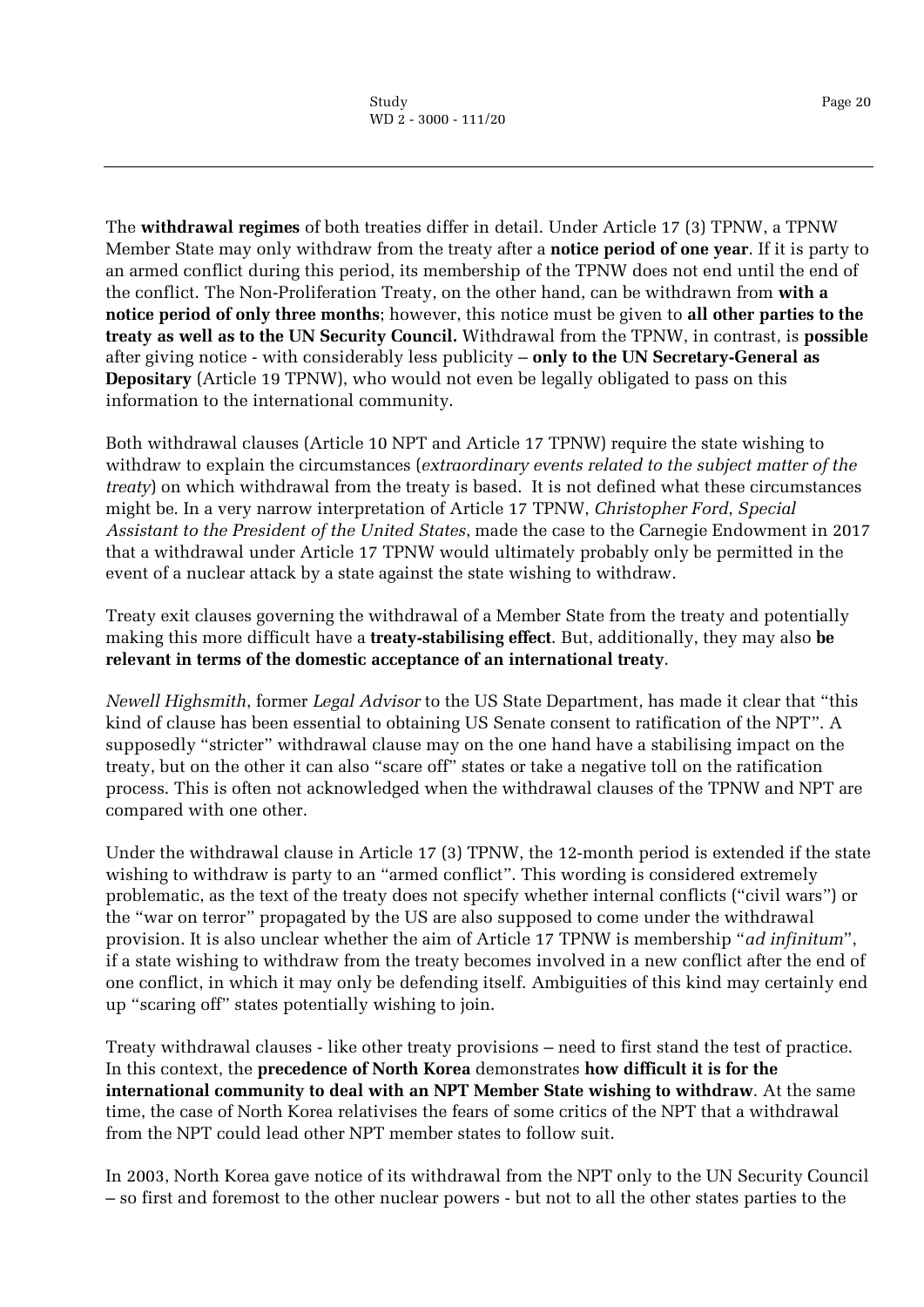NPT, which raised doubts (*inter alia* on the part of Germany) as to the formal validity of the notice of withdrawal. These doubts flared up at the annual meeting of the NPT Member States: In the view of the French and British delegations, North Korea had already violated the NPT *before*  giving notice of withdrawal. The withdrawal clause had not, however, been put in place to leave a "loophole" for treaty-breakers to simply leave the treaty, they argued, Article 10 NPT only being intended for extraordinary events. At the NPT meeting on 28 April 2003, a "Solomonic solution" was found diplomatically, as *Thränert* from the Stiftung Wissenschaft und Politik reported: Given the ambiguous stance of the delegations present, the Hungarian chair of the negotiations, *László Molnar,* decided to take North Korea's name tag and keep it in his desk so that it remained in the conference room, in order to make it clear that North Korea's notice of withdrawal from the treaty had not been fully accepted diplomatically. The *UN Office for Disarmament Affairs* states to this very day that "State parties to the Treaty continue to express divergent views regarding the status of the Democratic People's Republic of Korea under the NPR."

#### <span id="page-20-0"></span>3.4. No progress in the settlement of disputes

Like the Non-Proliferation Treaty, the TPNW does not contain any effective provisions governing how to proceed in the case of violations of the treaty. The **dispute settlement procedure** set forth in Article 11 TPNW largely rests with the parties to the dispute; the treaty community as a whole at best acting as a mediator in this procedure without any decision-making or sanctioning powers of its own. The matter of "treaty compliance", which the NPT already failed to clarify, is not resolved by the TPNW.

#### <span id="page-20-1"></span>3.5. Conflicting obligations

The **regulatory content** of Article 18 TPNW above all covers **conflicts of law** between the TPNW and other treaties. Article 18 TPNW adopts almost word for word the somewhat muddled conflict rule from **Article 26 (1) of the Arms Trade Treaty** of 2 April 2013 here. Such conflict of law provisions are not unusual in international treaty law. A more concise provision than the one in Article 18 TPNW can be found, for instance, in **Article 103 of the UN Charter:**

"In the event of a conflict between the obligations of the Members of the United Nations under the present Charter and their obligations under any other international agreement, the obligations under the present Charter shall prevail."

#### <span id="page-20-2"></span>3.6. Primacy of obligations

Unlike Article 103 of the UN Charter, Article 18 TPNW does **not expressly** order **primacy of the obligations under the TPNW** over other treaties. Article 18 TPNW merely **ensures the implementation of the TPNW** in such a way that in the event of inconsistency (between two treaties), this shall not (cannot) be without prejudice to the obligations under the other treaty. The conflict between the conflicting obligations from two different treaties does **not necessarily**  have to be resolved **by a primacy of the TPNW.** Article 18 TPNW gives the states more latitude to resolve such a conflict than the provision in Article 103 of the UN Charter. The general **"higher ranking" of the TPNW over the NPT**, sometimes concluded in the literature on this, can only be underscored to a limited degree at any rate.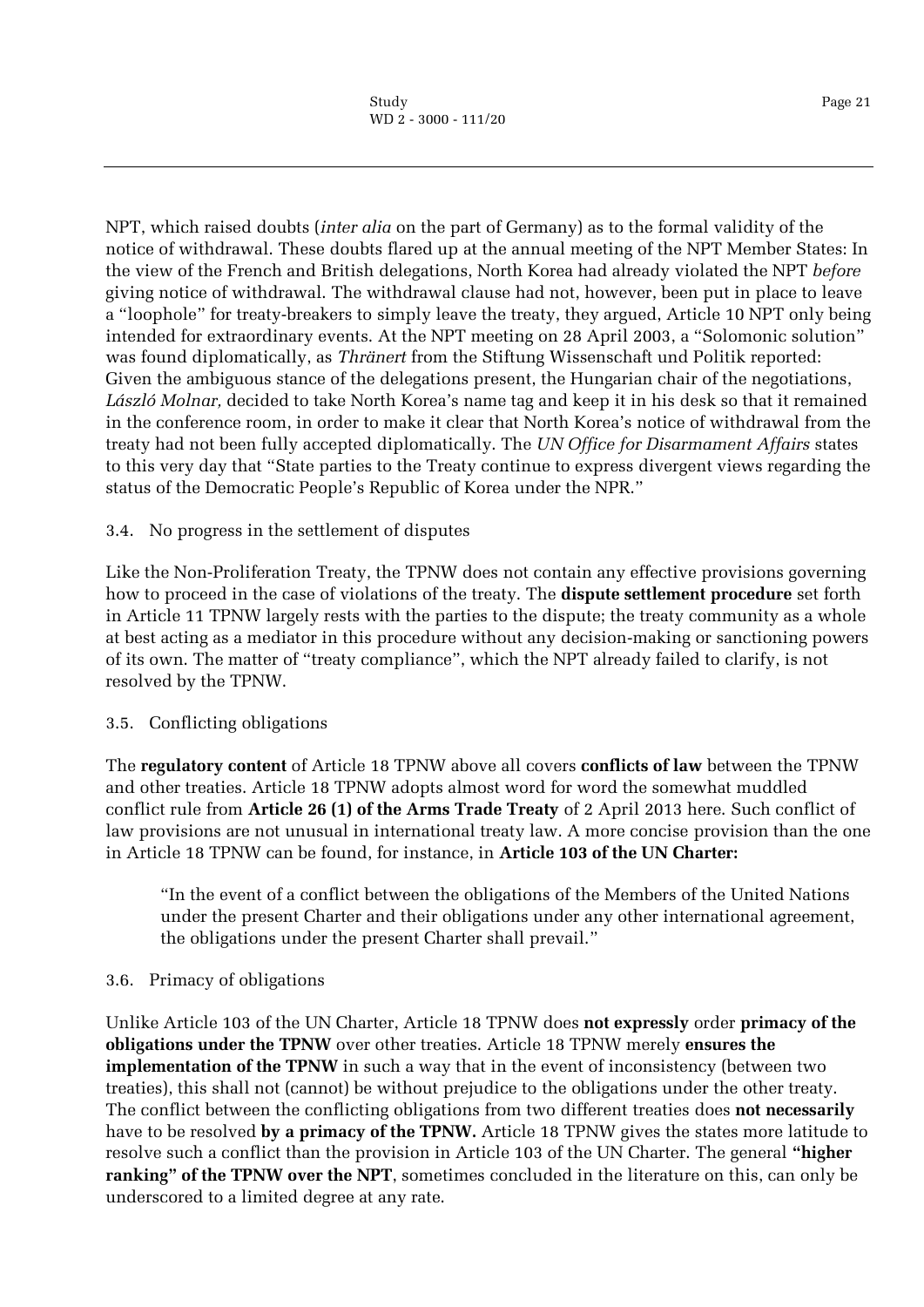The **key word** in Article 18 TPNW is '**consistency'** (*consistent with*). "Consistent with" does not mean the same as "identical to". Rather, the concept of 'consistency' gives the states broad discretionary latitude in practice. Two obligations stemming from different treaties may be inconsistent if, for instance, they pursue conflicting aims. But they can also be inconsistent if **one obligation is more restrictive than another with regard to the same subject matter.** In the relationship between the TPNW and another treaty, this means that any further-reaching obligations under the TPNW cannot be relativised or nullified by a state invoking the less restrictive obligations under another treaty. In this respect – unsurprisingly - the primacy rule of Article 18 TPNW applies. *Casey-Maslen* therefore rightly notes that Article 18 TPNW in many ways is little more than a *statement of common sense.*

**General international law does not give rise to a primacy** of the TPNW over the NPT **either**. Under Article 30 (4) of the Vienna Convention on the Law of Treaties, in the relationship between states that have ratified both the Treaty on the Prohibition of Nuclear Weapons and the Non-Proliferation Treaty and states that are only members of the NPT, only the NPT applies. Article 30 (2) of the Vienna Convention on the Law of Treaties (VCLT), which sets out provisions governing the application of two successive treaties on the same subject matter, thereby establishing an order of precedence, does *not* apply to the relationship between the TPNW and the NPT.

<span id="page-21-0"></span>3.7. Article 18 TPNW and the "incompatibility narrative"

Article 18 TPNW does not, however, contain provisions for the - hypothetical - case in which the stricter obligations or higher standards are not enshrined in the TPNW but rather in another treaty. The "incompatibility narrative", which assumes that the TPNW poses the risk of "undermining" NPT standards, insinuates such a case, though.

It is unclear how Article 18 TPNW would be interpreted in such a case. Article 31 (1) of the Vienna Convention on the Law of Treaties (VCLT) stipulates that an international treaty is to be interpreted "in the light of its object and purpose". The wording of the preamble attests to the fact that one of the stated aims of the Treaty on the Prohibition of Nuclear Weapons is to achieve the most far-reaching nuclear disarmament obligations possible and the highest possible level of control. It is obviously not the aim of the TPNW to undermine or weaken existing control standards. Subsequently there is a good case for interpreting Article 18 TPNW as *supporting* a higher standard of control in the case of doubt.

The conflict of law rule under Article 18 TPNW and **interpreting it as** *supporting* **a higher standard of verification** could become relevant, for instance, when it comes to a state joining the TPNW that has concluded a *comprehensive safeguards agreement* which is **restricted** by a *small quantities protocol*. The question arises here as to whether Article 3 TPNW obligates this state to **fully apply the safeguards agreement.** This would be the case in light of Article 18 TPNW.

Aside from this, **inconsistencies between the TPNW and the NPT** are likely to remain the exception in practice. The study by the Norwegian Academy of International Law on the Treaty on the Prohibition of Nuclear Weapons notes: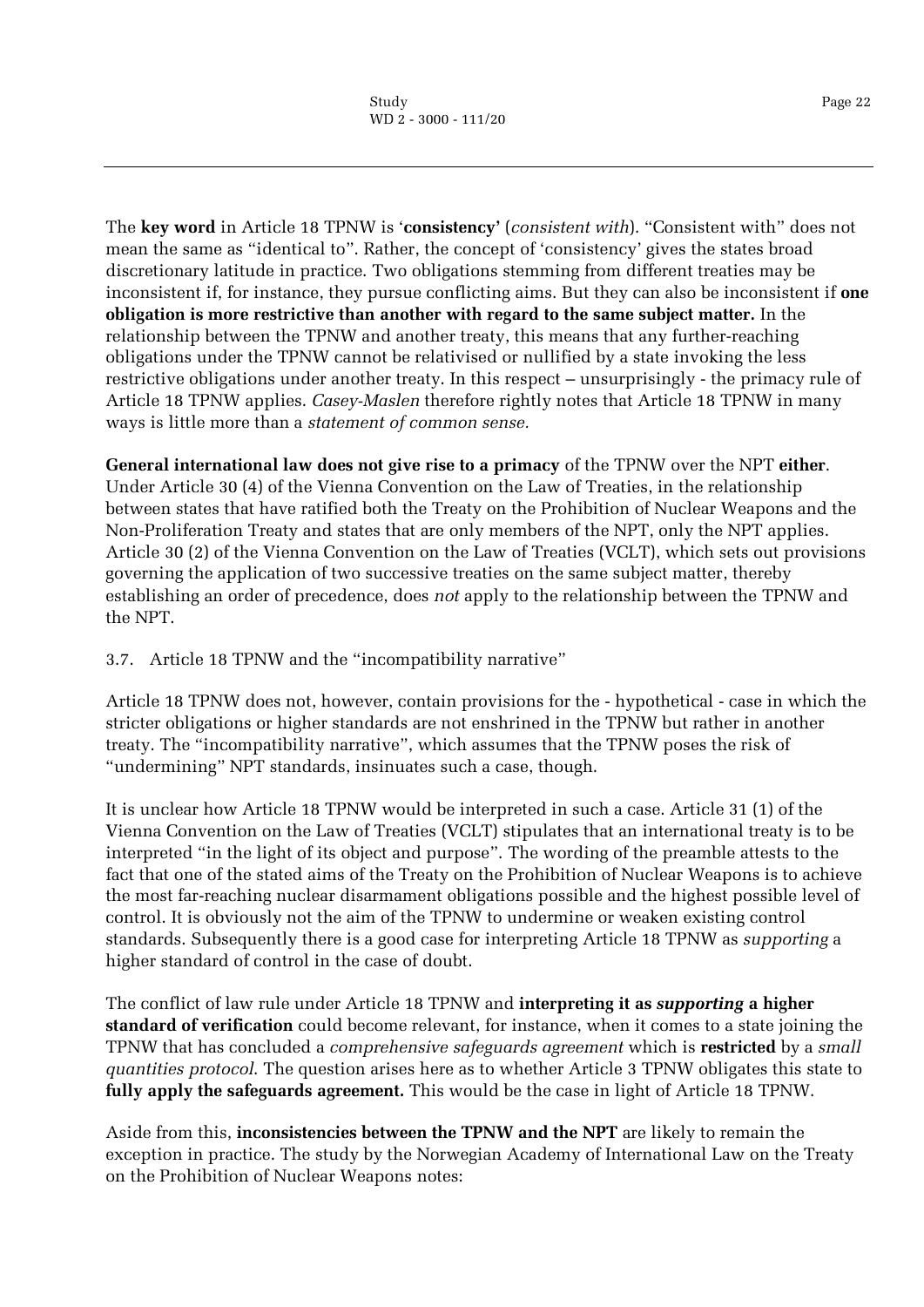"In practice however, it is difficult to see precisely what those inconsistencies would be. TPNW negotiators did a thorough job in making sure that the two treaties would be perfectly compatible with each other."

#### <span id="page-22-0"></span>**4. Summary**

The relationship between the Treaty on the Prohibition of Nuclear Weapons and the Non-Proliferation Treaty is very clearly **better than its reputation**. While doubts about the legal compatibility of the TPNW and the NPT are expressed and nurtured above all by representatives of states critical of the TPNW and by government-linked *think tanks* and disarmament experts, the great bulk of international law literature - including proven experts in the field of *international disarmament law* from universities and research institutes, but above all also participants (diplomats and *academics*) at the UN Diplomatic Conference which negotiated the TPNW - come to the conclusion that the two treaties are in a **complementary rather than a competing legal relationship**.

In concrete terms this means that the TPNW does **not legally contradict the NPT**. The legal "update" contained in the TPNW lies above all in the fact that - in contrast to the NPT - it **contains concrete disarmament obligations** and **delegitimises the strategy of nuclear deterrence**. It is this treaty purpose that the hopes of numerous states that have joined the TPNW in recent years are obviously pinned on.

The TPNW does not undermine the NPT, it is **part of a common nuclear disarmament architecture**. So the TPNW is not an obstacle to nuclear disarmament, if only the NPT states had the requisite political will. Within the scope of this architecture, Article 18 TPNW is intended to safeguard the *acquis* of the TPNW vis-à-vis other nuclear treaties. If conflicting obligations from different treaties prove inconsistent, a solution must be found, whereby the higher standard of control generally prevails, as per the intention of the TPNW.

This makes it clear that Article 18 TPNW **does not** establish an **explicit relationship of primacy** of the TPNW at the expense of the NPT. Existing obligations of states under the NPT are **neither nullified nor relativised** by joining the TPNW.

Even NATO concedes this in its most recent comments on the TPNW: "The ban treaty will not change the legal obligations of our countries with respect to nuclear weapons." Perhaps the realisation is dawning here that the Treaty on the Prohibition of Nuclear Weapons does not intend to be nor will it be the "gravedigger" of the non-proliferation regime.

Nevertheless, narratives often prove persistent. Consequently, the legal but also political debate on the questions raised will - and must - continue. Above all, it remains to be seen how **states behave** when they accede to the TPNW and / or bring the IAEA Additional Protocol into force (or refrain from doing so) in the future. Higher verification standards will be difficult to implement against the will of states. International law - in the form of the TPNW and NPT - (only) creates the **legal scope, possibilities and incentives**; it is the states themselves that have to make the decisions. Current state and ratification practice does *not* indicate that membership of the TPNW